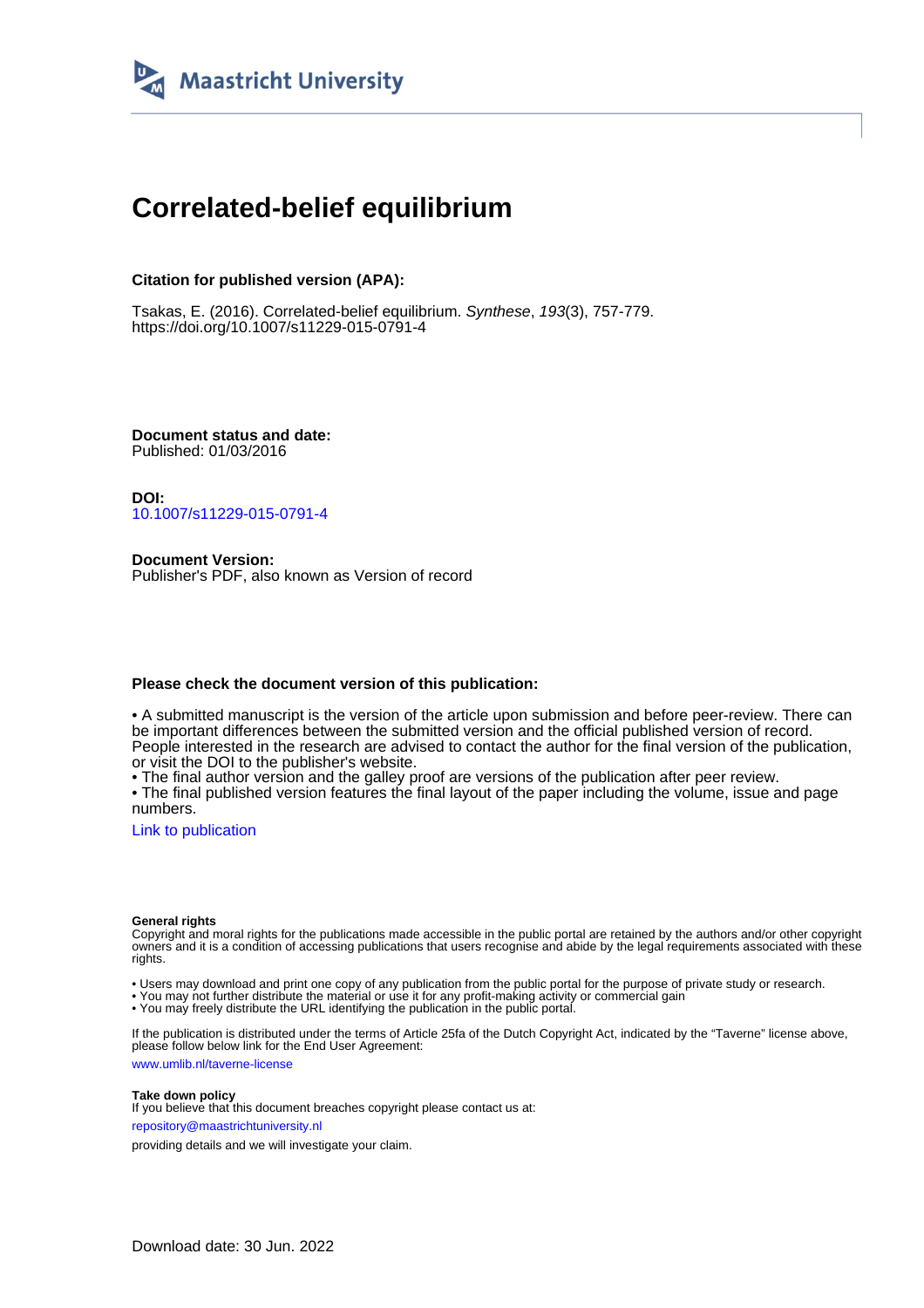

S.I.: LOGIC AND THE FOUNDATIONS OF DECISION AND GAME THEORY (LOFT)

## **Correlated-belief equilibrium**

**Elias Tsakas<sup>1</sup>**

Received: 15 December 2014 / Accepted: 29 May 2015 / Published online: 8 July 2015 © The Author(s) 2015. This article is published with open access at Springerlink.com

**Abstract** We introduce a new solution concept, called correlated-belief equilibrium. The difference to Nash equilibrium is that, while each player has correct marginal conjectures about each opponent, it is not necessarily the case that these marginal conjectures are independent. Then, we provide an epistemic foundation and we relate correlated-belief equilibrium with standard solution concepts, such as rationalizability, correlated equilibrium and conjectural equilibrium.

**Keywords** Correlated beliefs · Product measures · Nash equilibrium · Conjectural equilibrium · I-consistency

## **1 Introduction**

Beliefs have recently become a very useful tool for game-theoretic analysis. One of the main advantages from incorporating beliefs into our game-theoretic models is that they allow us to explicitly distinguish between what players think that their opponents will do and what their opponents actually do. Thus, they help us better understand the implicit assumptions that are often present in the definition of a solution concept. Take for instance Nash equilibrium (NE), which is the most well-known and widelyused game-theoretic solution concept. According to the standard definition, a strategy profile is a NE if each player's strategy is optimal given the opponents' strategies [\(Nash](#page-23-0) [1951\)](#page-23-0). However, in a simultaneous-move game it is difficult to imagine that players respond to the opponents' actual strategies. Instead, it seems more natural to assume

 $\boxtimes$  Elias Tsakas e.tsakas@maastrichtuniversity.nl

<sup>&</sup>lt;sup>1</sup> Department of Economics (AE1), Maastricht University, P.O. Box 616, 6200 MD Maastricht, The Netherlands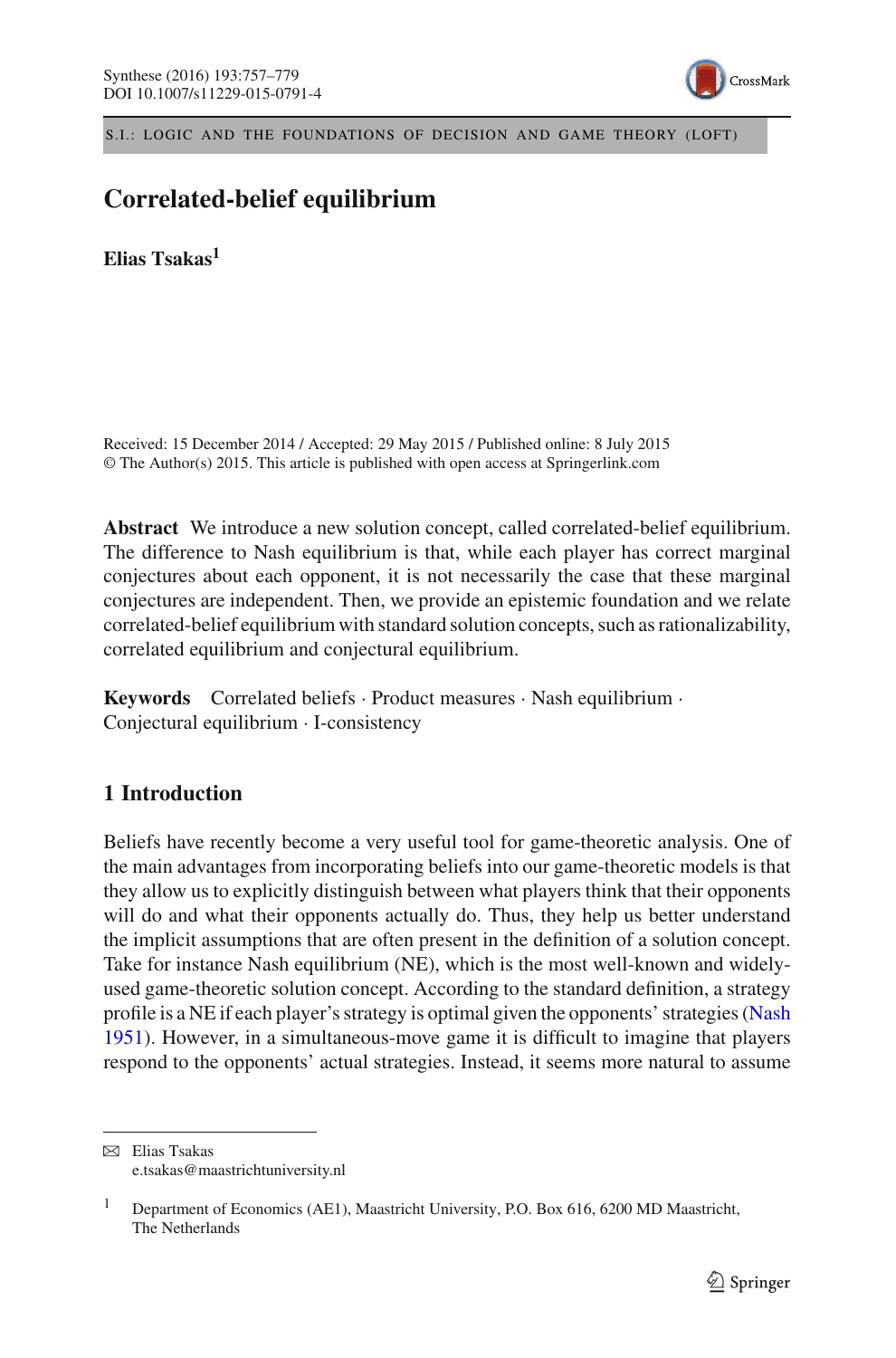that they form beliefs about their opponents' strategies and then they respond to these beliefs. In this sense, one could say that a NE implicitly postulates that players respond optimally to their beliefs about their opponents' strategies and these beliefs turn out to be correct. This alternative statement/interpretation of NE in terms of beliefs has inspired the literature on the epistemic foundations for NE, e.g., in their leading paper [Aumann and Brandenburger](#page-23-1) [\(1995,](#page-23-1) p. 1161) begin with the preliminary observation that "if each player is rational and knows the strategy choices of the others, the players' choices constitute a Nash equilibrium in the game being played".

Formally, a belief is modeled with a probability measure over the set of the opponents' strategy profiles. Note that this does not necessarily need to be a product measure, implying that the player may in principle hold correlated beliefs, even if in reality her opponents choose their strategies independently from each other. A player may hold correlated beliefs, for instance, either because she thinks that her opponents use a correlating device [\(Aumann 1974](#page-23-2), [1987](#page-23-3)) or because she thinks that their opponents' beliefs are themselves correlated [\(Brandenburger and Friedenberg 2008\)](#page-23-4). Thus, as long as the players actually choose their strategies independently from each other, the notion of correct beliefs that is implicitly present in the definition of NE, requires each player (i) to have correct marginal beliefs about each individual opponent, and (ii) to have independent marginal beliefs.

In this paper, we drop the requirement that players have independent marginal beliefs, while maintaining the assumption that their marginal beliefs about each individual opponent are correct. This induces a new solution concept called correlatedbelief equilibrium (CBE). Obviously, the predictions made by CBE are a coarsening of the corresponding NE predictions. Moreover, it is straightforward that the two solution concepts yield exactly the same strategy profiles in two-player games.

Our first aim is to provide an epistemic justification for this solution concept. To do so, we begin by looking into the history of the epistemic foundations for NE. In their seminal article, [Aumann and Brandenburger](#page-23-1) [\(1995\)](#page-23-1) proved that mutual belief in rationality and common belief in conjectures suffice for a NE if there is a common prior. This last assumption, while being often present in many game-theoretic results, has been extensively criticized mostly on the basis of its conceptual foundations being questionable (e.g., see [Gul 1998](#page-23-5)). In fact, [Feinberg](#page-23-6) [\(2000\)](#page-23-6) characterized the common prior assumption by means of a no-bet condition. In particular, he showed that a common prior exists if and only if the players cannot agree on any (zero-sum) bet. The fact that a common prior is characterized in terms of all possible bets makes it a rather strong assumption. This is because some bets are defined in terms of conditions that involve higher order beliefs, and in this respect they may not even be verifiable based on hard evidence, e.g., consider the bet according to which Bob has to pay Ann one monetary unit if she thinks that Carol will choose the strategy *L* with probability more than 1/2, and she has to pay him one monetary unit otherwise. Obviously, in this case there is no way to verify whether Ann reports her true beliefs or not, when she says that she does indeed find it more likely that Carol will choose *L*.

Having recognized how restrictive the common prior assumption is, [Barelli](#page-23-7) [\(2009\)](#page-23-7) replaced it with a weaker condition, called action-consistency (*A*-consistency), which is characterized by the players not agreeing to take any bet *described in terms of the language generated by the pure strategy profiles*. In other words, *A*-consistency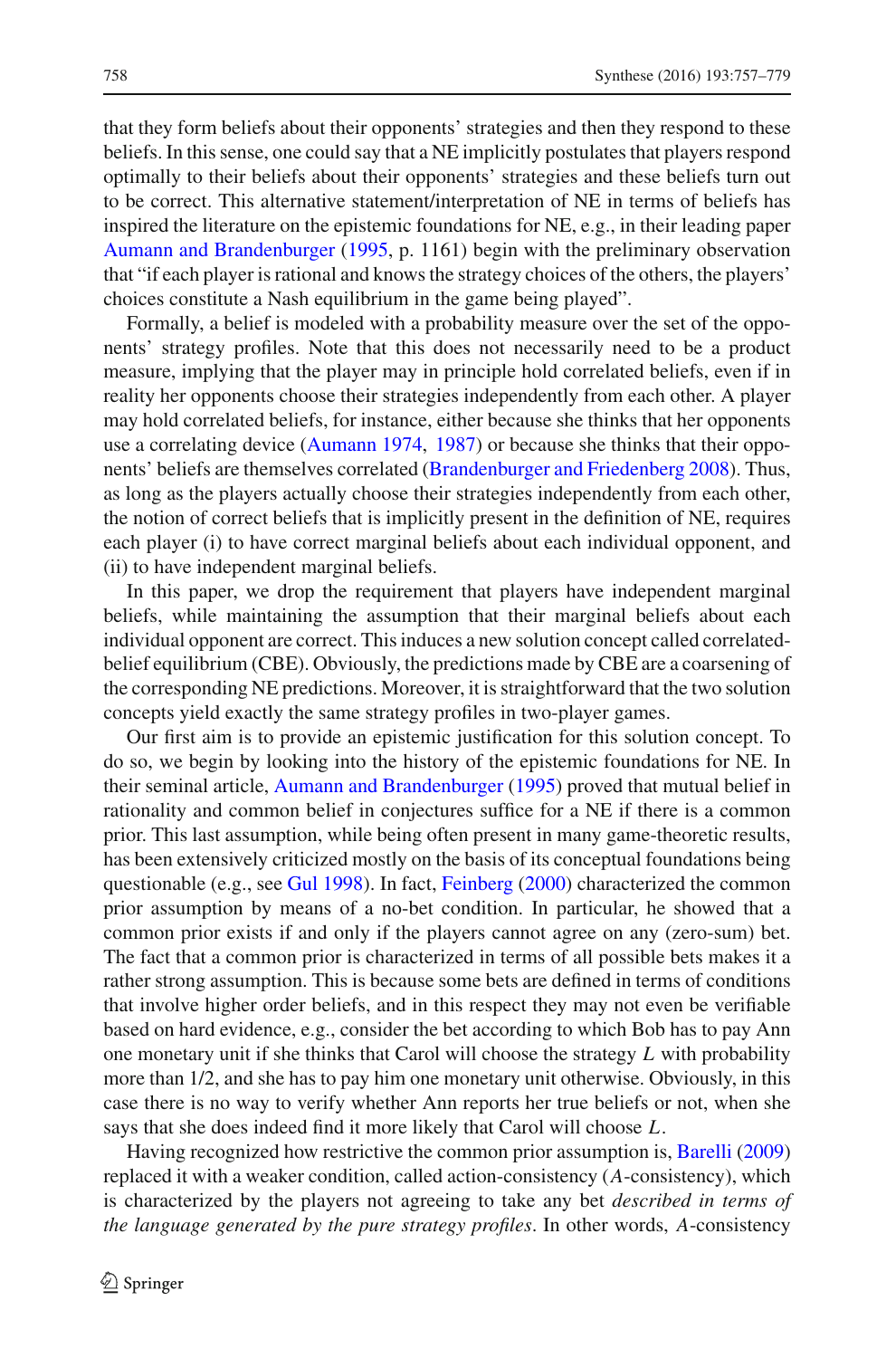postulates that the players cannot agree on any (zero-sum) bet whose outcome depends solely on which pure strategy profile is played in the game. Note that in this case in order to decide who wins the side bet it is necessary to observe the realized pure strategy profile.

Let us now assume instead that the players cannot agree on any bet *described in terms of the language generated by any player's individual pure strategies*. That is, we postulate that the players cannot agree on any (zero-sum) bet whose outcome depends solely on an arbitrary single player's pure strategy. Let us call this no-bet condition *I*-consistency. Obviously, *I*-consistency is weaker than Barelli's *A*-consistency, as it requires players not being able to agree on fewer bets than *A*-consistency requires. Then, we show that by replacing *A*-consistency with *I*-consistency in Barelli's set of epistemic conditions (for NE) we provide sufficient epistemic conditions for CBE (see Theorem [1\)](#page-12-0). We should point out that our epistemic conditions do not in general suffice for NE (see Example [2\)](#page-12-1).

The previously-mentioned result justifies CBE by simply allowing for more priors than the ones that would lead to a NE. In this sense, similarly to the literature on the epistemic conditions for NE, it describes a set of belief hierarchies which would be consistent with CBE. Still, it does not explain how players would end up forming such beliefs, and consequently why they would end up behaving in accordance to the profiles that CBE predicts. We do this, by studying the relationship of CBE with other solution concepts, and in particular with conjectural equilibrium, a solution concept with well-established learning foundations which also permits false beliefs (e.g., see [Hahn 1977,](#page-23-8) [1978;](#page-23-9) [Battigalli 1987;](#page-23-10) [Battigalli and Guaitoli 1997](#page-23-11)).

Conjectural equilibrium does not necessarily require each player's belief to be correct in the probability it attaches to each pure strategy profile of the opponents. Instead, it assumes that each player receives a signal—upon each pure strategy profile being realized—and it requires each player's belief not to contradict the empirical distribution of the received signals. If the signals are precise enough to reveal the strategy profile being played, then conjectural equilibrium coincides with NE. Now, notice that observing such precise signals would lead each player to learn not only each opponent's mixed strategy distribution, but also the fact that the opponents choose independently from each other. On the other hand, in a CBE players are implicitly assumed to have learned each opponent's mixed strategy, without having necessarily learned that the opponents choose independently from each other. Indeed, we show that CBE can be rewritten as a new variant of conjectural equilibrium with multiple signals, each of them revealing one opponent's strategy (see Theorem [2\)](#page-15-0). We also show that CBE is not a special case of the standard conjectural equilibrium with a single signal function for each player (see Example [3\)](#page-14-0).

Besides the conceptual foundations of CBE, we relate the predictions that our concept makes with other standard solution concepts. Starting with rationalizability, we prove that every CBE is correlated rationalizable, i.e., it survives iterated elimination of strictly dominated strategies. This is rather straightforward to see, as the correct-marginal-beliefs assumption that we maintain, together with rationality, directly imply that the support of a CBE is a (correlated) best response set. On the other hand, this is not the case for independent rationalizability. In fact, it turns out that CBE and independent rationalizability neither refine nor coarsen each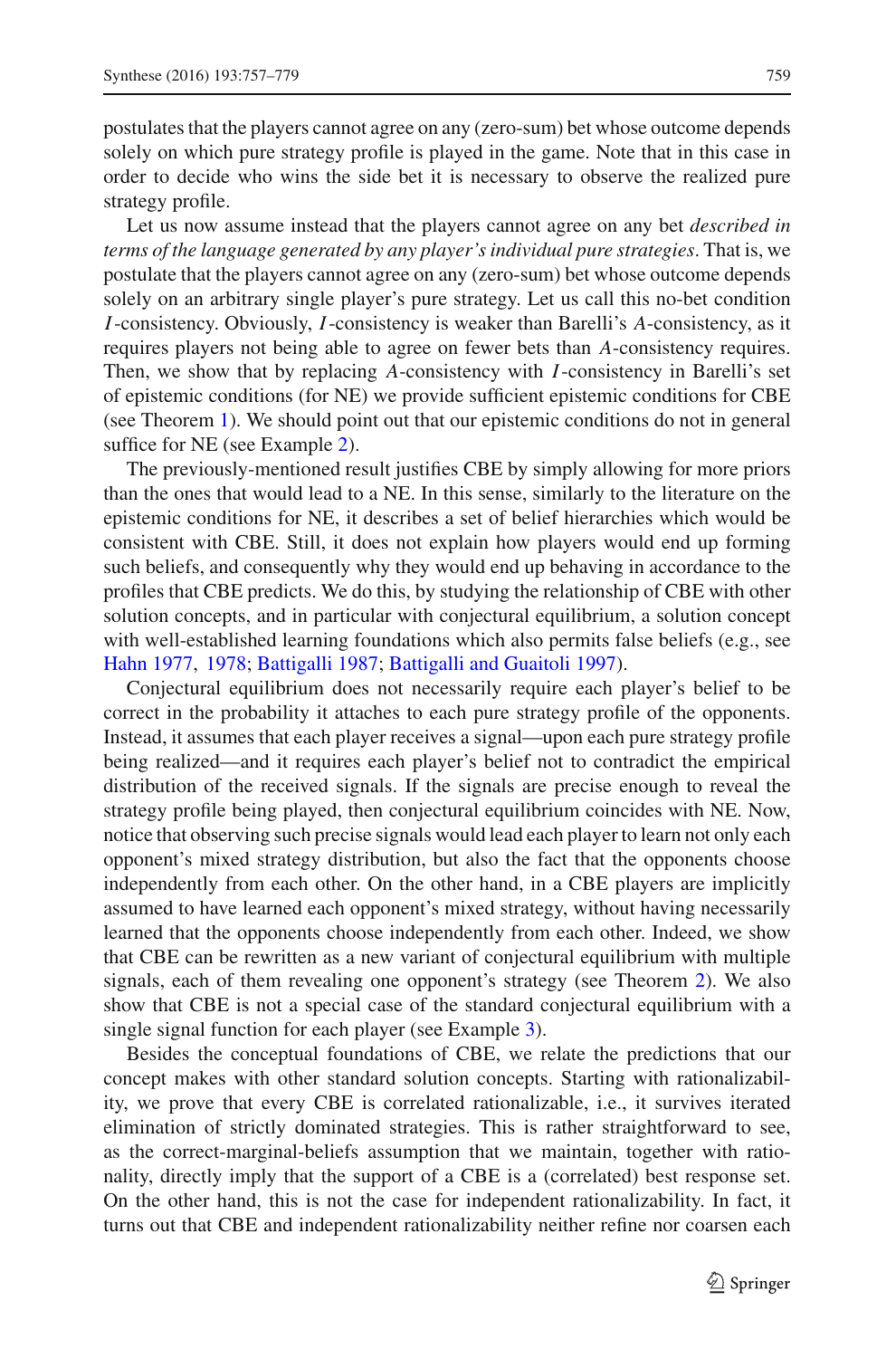other. This is also natural to expect, as the two generalize NE in different directions. Now, turning to correlated equilibrium, we show that every CBE is essentially equivalent to a subjective correlated equilibrium. While we provide a constructive proof of this result which clearly illustrates the relationship between the two, notice that this also follows from the standard result of [Brandenburger and Dekel](#page-23-12) [\(1987\)](#page-23-12), who showed that every correlated rationalizable strategy profile is essentially equivalent to a refinement of subjective correlated equilibrium, viz., a posteriori equilibrium. Finally, we show that the same equivalence does not hold for objective correlated equilibrium.

The paper is structured as follows: Section [2](#page-4-0) introduces some preliminary definitions, in Sect. [3](#page-6-0) we define CBE and we prove some basic properties, Sect. [4](#page-7-0) contains our epistemic foundation of the concept, while in Sect. [5](#page-13-0) we provide the formal link to other solution concepts. All the proofs are relegated to the Appendix.

#### <span id="page-4-0"></span>**2 Preliminaries**

#### **2.1 Product measures**

For a measurable space Y, let  $\Delta(Y)$  denote the space of all probability measures over *Y*. If *Y* is finite, then  $\Delta(Y)$  is identified as usual by the simplex over *Y*. Let Supp(*v*) denote the support of an arbitrary  $v \in \Delta(Y)$ . Now, take a finite collection of probability spaces  $(Y_j, v_j)_{j=1}^n$ , and denote the respective product measure over  $\times_{j=1}^{n} Y_j$  by  $\bigotimes_{j=1}^{n} v_j$ . Moreover, let  $\Pi\left(\times_{j=1}^{n} Y_j\right) \subseteq \Delta\left(\times_{j=1}^{n} Y_j\right)$  denote the set of all product (probability) measures over  $\times_{j=1}^{n} Y_j$ .

#### **2.2 Normal form games**

Consider a finite normal form game  $(I, (A_i)_{i \in I}, (u_i)_{i \in I})$ , where  $I = \{1, ..., n\}$ denotes the finite set of players and *Ai* denotes the finite set of pure strategies of an arbitrary player  $i \in I$  with typical element  $a_i$ . As usual, let  $A := \times_{i \in I} A_i$  and  $A_{-i} := \times_{i \neq i} A_i$ , with typical elements  $a = (a_1, \ldots, a_n)$  and  $a_{-i} = (a_1, \ldots, a_{i-1}, a_i)$  $a_{i+1}, \ldots, a_n$  respectively. Moreover, let  $u_i : A \to \mathbb{R}$  denote player *i*'s utility function.

A randomization over a player's pure strategies is called (mixed) strategy. Let  $\Sigma_i := \Delta(A_i)$  denote the set of player *i*'s mixed strategies with typical element  $\sigma_i$ . As usual,  $\sigma_i(a_i)$  is the probability that  $\sigma_i$  attaches to  $a_i$ . Furthermore, let  $\Sigma := \times_{i \in I} \Sigma_i$ denote the set of mixed strategy profiles with typical element  $(\sigma_1, \ldots, \sigma_n)$ . As long as players are assumed to choose their strategies independently, we identify the mixed strategy profile  $(\sigma_1, \ldots, \sigma_n) \in \Sigma$  with the product measure  $\sigma := \bigotimes_{i \in I} \sigma_i$ . Likewise, let  $\Sigma_{-i} := \times_{i \neq i} \Sigma_i$  denote the set of the strategy profiles chosen by *i*'s opponents with typical element  $(\sigma_1, \ldots, \sigma_{i-1}, \sigma_{i+1}, \ldots, \sigma_n)$ . Then again, as long as *i*'s opponents choose their strategies independently, we identify  $(\sigma_1, \ldots, \sigma_{i-1}, \sigma_{i+1}, \ldots, \sigma_n) \in \Sigma_{-i}$ with the product measure  $\sigma_{-i} := \bigotimes_{j \neq i} \sigma_j$ .

Define *i*'s (objective) expected utility from the mixed strategy profile  $(\sigma_1, \ldots, \sigma_n)$ by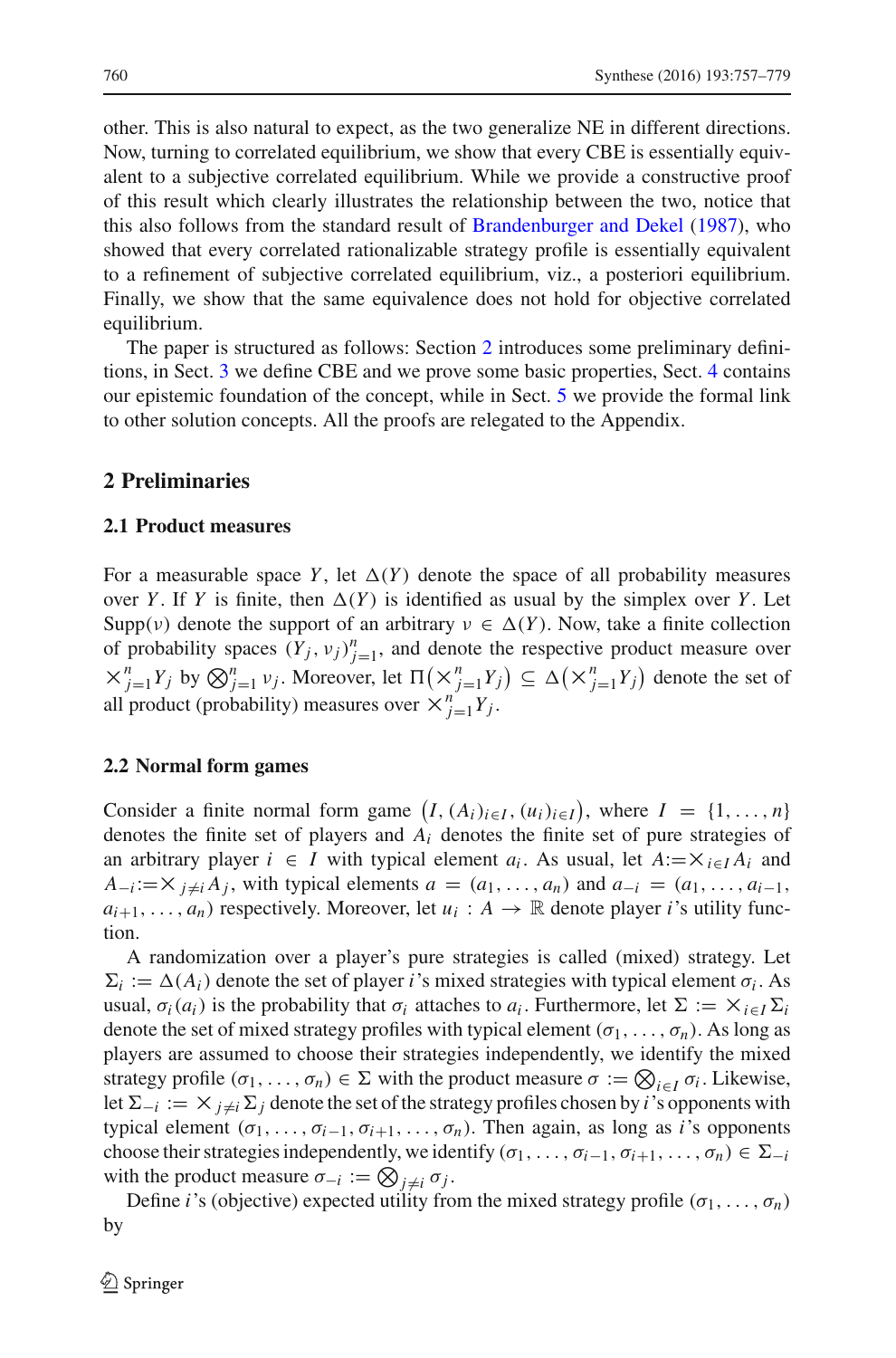$$
U_i(\sigma_i, \sigma_{-i}) := \sum_{a_i \in A_i} \sigma_i(a_i) \sum_{a_{-i} \in A_{-i}} \sigma_{-i}(a_{-i}) \cdot u_i(a_i, a_{-i})
$$
  
= 
$$
\sum_{a \in A} \sigma(a) \cdot u_i(a).
$$
 (1)

Then, we say that  $\sigma_i$  is a best response to ( $\sigma_1, \ldots, \sigma_{i-1}, \sigma_{i+1}, \ldots, \sigma_n$ ) and we write  $\sigma_i \in BR_i(\sigma_{-i})$  whenever it is the case that  $U_i(\sigma_i, \sigma_{-i}) \ge U_i(\sigma'_i, \sigma_{-i})$  for all  $\sigma'_i \in \Sigma_i$ . Finally, recall that a strategy profile  $(\sigma_1, \ldots, \sigma_n)$  is a *Nash equilibrium (NE)* whenever  $\sigma_i \in BR_i(\sigma_{-i})$  for all  $i \in I$ .

#### **2.3 Beliefs**

A belief—often called conjecture—of player  $i \in I$  is a probability measure  $\mu_i \in$  $\Delta(A_{-i})$ . Notice that  $\mu_i$  is not necessarily a product measure over  $A_{-i}$ , thus implying that player *i* may believe that her opponents' strategies are correlated, even if in reality they are chosen independently. The following definition formalizes what it means for a player to have independent (marginal) beliefs.

**Definition 1** Player *i* has *independent* (*marginal*) *beliefs* whenever  $\mu_i \in \Pi(A_{-i})$ . On the other hand, we say that player *i* has *correlated beliefs* whenever  $\mu_i \in \Delta(A_{-i}) \setminus \Delta(A_{-i})$  $\Pi(A_{-i}).$ 

While we allow players to have correlated beliefs, we do not impose any assumption regarding the source of correlation. That is, player *i* may hold correlated beliefs either because she believes that her opponents *j* and *k* actually use a physical correlating device similarly to [Aumann](#page-23-2) [\(1974,](#page-23-2) [1987\)](#page-23-3), or because she believes that *j* and *k* have thems[elves](#page-23-4) [correlated](#page-23-4) [belief](#page-23-4) [hierarchies](#page-23-4) [like](#page-23-4) [for](#page-23-4) [instance](#page-23-4) [in](#page-23-4) Brandenburger and Friedenberg [\(2008\)](#page-23-4). The former type of correlation is called extrinsic correlation, whereas the latter is called intrinsic correlation.

We define *i*'s (subjective) expected utility from the mixed strategy  $\sigma_i \in \Sigma_i$  given the conjecture  $\mu_i \in \Delta(A_{-i})$  by

$$
U_i(\sigma_i, \mu_i) := \sum_{a_i \in A_i} \sigma_i(a_i) \sum_{a_{-i} \in A_{-i}} \mu_i(a_{-i}) \cdot u_i(a_i, a_{-i})
$$
  
= 
$$
\sum_{a \in A} (\sigma_i \otimes \mu_i)(a) \cdot u_i(a).
$$
 (2)

As usual, we say that  $\sigma_i \in \Sigma_i$  is a rational/optimal strategy given the belief  $\mu_i \in$  $\Delta(A_{-i})$ , and we write  $\sigma_i \in BR_i(\mu_i)$ , whenever it is the case that  $U_i(\sigma_i, \mu_i) \geq$  $U_i(\sigma'_i, \mu_i)$  for all  $\sigma'_i \in \Sigma_i$ . Then, it is straightforward to verify that a mixed strategy profile  $(\sigma_1, \ldots, \sigma_n)$  is a NE if and only if for every  $i \in I$  there is a conjecture  $\mu_i \in \Delta(A_{-i})$  such that  $\sigma_i \in BR_i(\mu_i)$  and  $\mu_i = \sigma_{-i}$ . Whenever it is the case that  $\mu_i = \sigma_{-i}$  we say that player *i* has correct beliefs.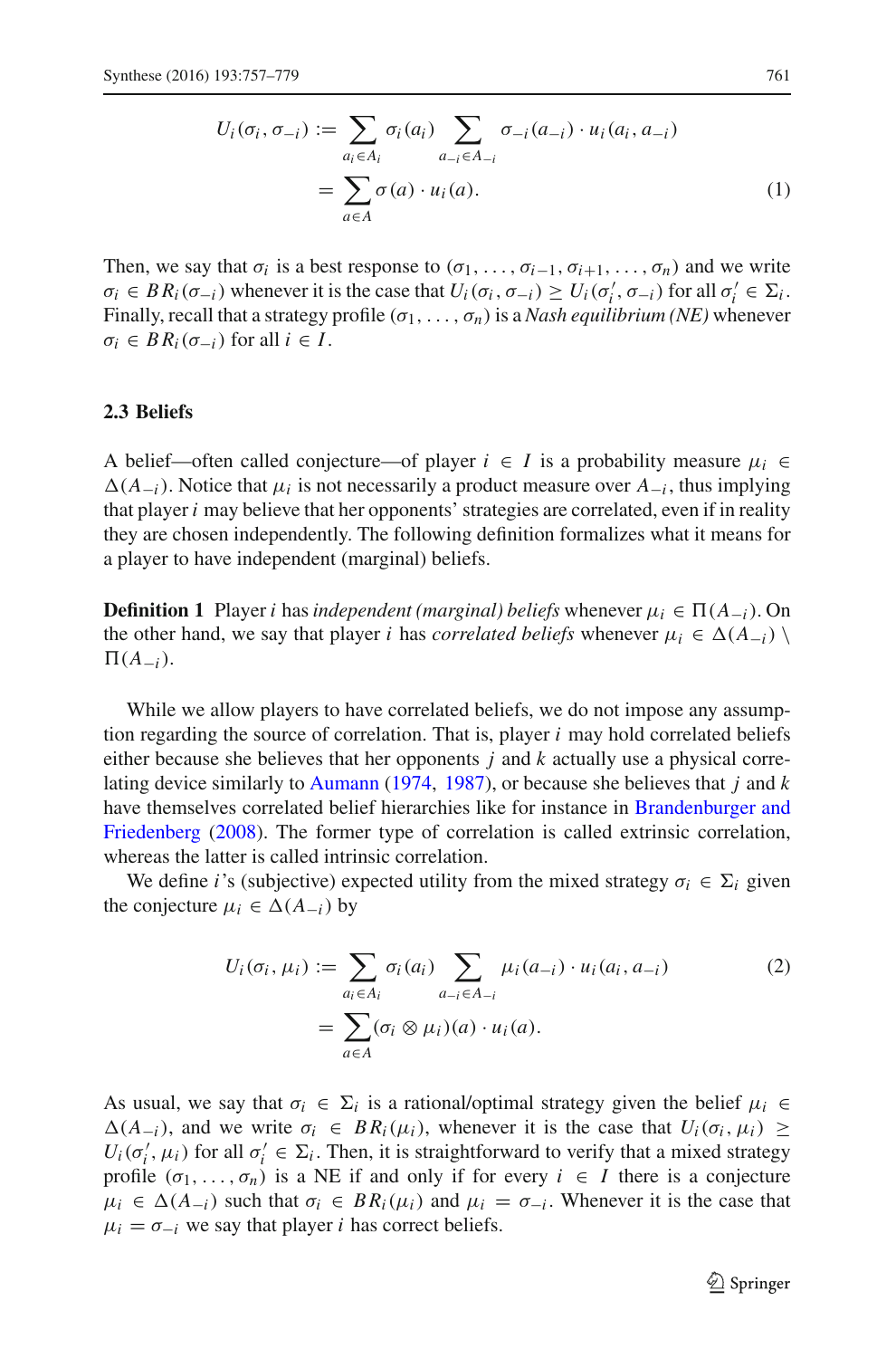## <span id="page-6-0"></span>**3 Definition and basic properties**

The correct beliefs assumption, which is implicitly present in the definition of NE, essentially postulates that each player (i) correctly guesses each opponent's mixed strategy, and (ii) has independent beliefs. Formally, player *i* has correct beliefs whenever  $\mu_i$  satisfies the following two conditions:

*Correct marginal beliefs (CMB):* marg<sub>*A<sub>i</sub>*</sub>  $\mu_i = \sigma_j$  for all  $j \neq i$ . *Independent (marginal) beliefs (IB):*  $\mu_i \in \Pi(A_{-i})$ .

In this paper, we partially relax the correct beliefs assumption, by dropping IB while maintaining CMB. That is, while we still assume that each player has a correct marginal belief about each individual opponent, we do not require her to have independent marginal beliefs. As a result we obtain a new solution concept, which we call correlated-belief equilibrium.

<span id="page-6-3"></span>**Definition 2** A strategy profile  $(\sigma_1, \ldots, \sigma_n)$  is a *correlated-belief equilibrium (CBE)* whenever there exists a tuple of conjectures  $(\mu_1, \ldots, \mu_n)$  such that for all  $i \in I$ ,

(*a*) σ*<sup>i</sup>* ∈ *B Ri*(μ*i*),

(*b*) marg<sub>*A<sub>i</sub>*</sub>  $\mu_i = \sigma_j$  for all  $j \neq i$ .

<span id="page-6-1"></span>It is obvious that the set of CBE is a coarsening of the set of NE. The following result formally proves that this is the case.

**Proposition 1** *Every NE is a CBE.*

<span id="page-6-4"></span>Though rather straightforward, it is worthwhile to mention that the existence of a CBE follows directly from the previous result.

**Corollary 1** *Every finite normal form game has a CBE.*

In general the converse of Proposition [1](#page-6-1) is not true, as illustrated by the following example. In particular, it turns out that CBE may predict strictly more strategy profiles than NE does.

<span id="page-6-2"></span>**Example 1** Consider the following three-player game, with  $I = \{Ann(a), Bob(b),\}$ Carol  $(c)$ . Ann chooses the matrix, Bob the row and Carol the column, i.e.,  $A_a$  =  ${L, R}, A_b = {A, B}$  and  $A_c = {C, D}$ . Furthermore, the payoffs are written in the respective order, i.e., first Ann, then Bob and then Carol. Now consider the mixed strategy profile  $(\sigma_a, \sigma_b, \sigma_c)$  where  $\sigma_a = (1 \otimes L), \sigma_b = (\frac{1}{2} \otimes A; \frac{1}{2} \otimes B)$  and  $\sigma_c =$  $(\frac{1}{2} \otimes C; \frac{1}{2} \otimes D)$ . Note that this is not a NE, as Ann has an incentive to deviate to  $(1 \otimes R)$ , which would yield expected payoff equal to 1, instead of the  $1/2$  that  $\sigma_a$  yields. In other words, σ*a* is not a rational strategy, if Ann has independent beliefs. However, σ*a* can be sustained as a rational strategy if her conjecture is  $\mu_a = (\frac{1}{2} \otimes (A, C); \frac{1}{2} \otimes (B, D)).$  In this case, Ann has correct marginal beliefs, but not independent beliefs, viz., while μ*a* is such that marg<sub>*A<sub>i</sub>*</sub>  $\mu_a = \sigma_i$  for each  $i \in \{b, c\}$ , it is not the case  $\mu_a \notin \Pi(A_b \times A_c)$ . Finally, notice that  $\sigma_i \in BR_i(\sigma_{-i})$  for every  $i \in \{b, c\}$ , thus implying that  $(\sigma_a, \sigma_b, \sigma_c)$ is a CBE.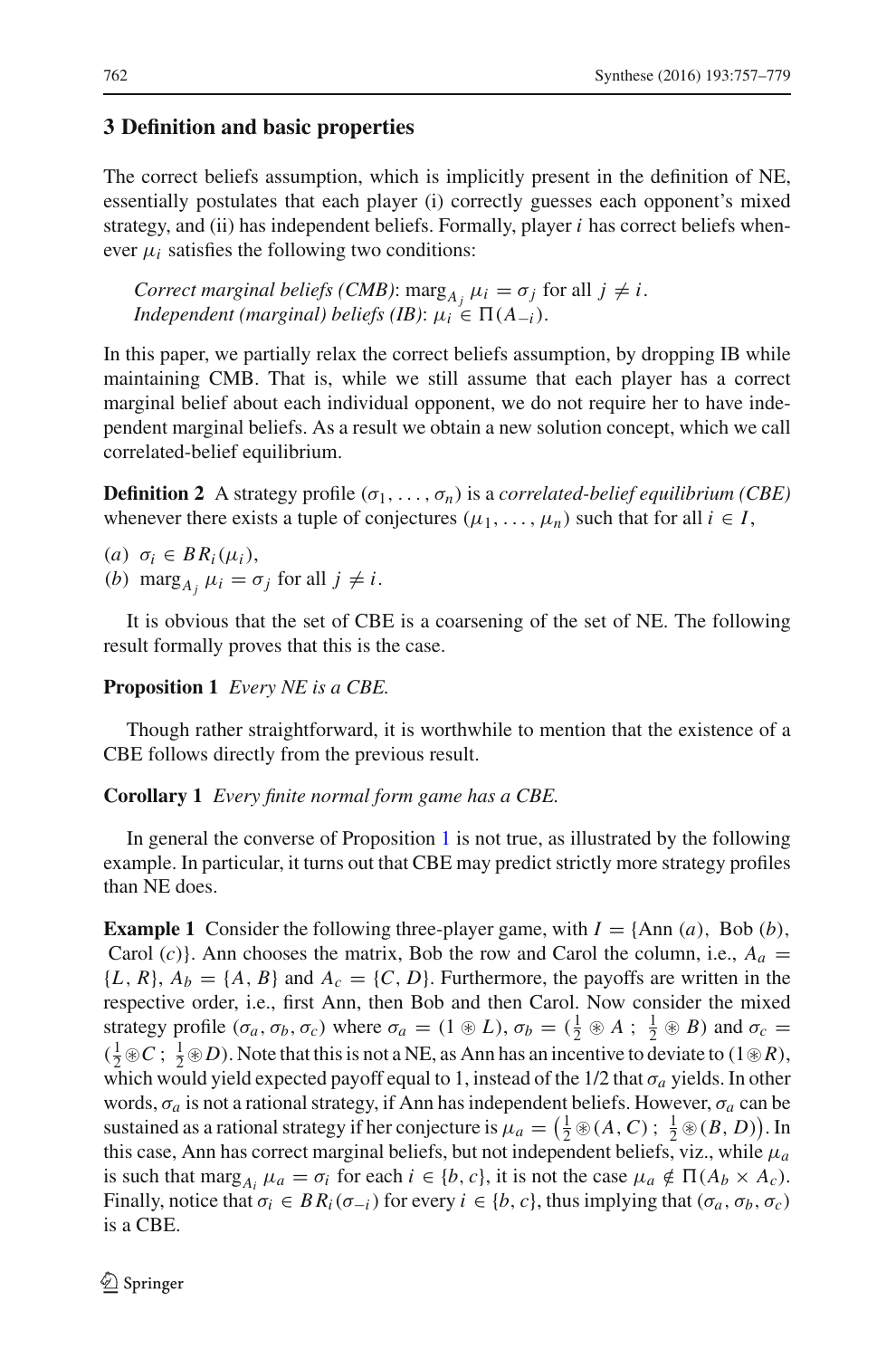|                  |                    |          | R |   |                           |                  |  |
|------------------|--------------------|----------|---|---|---------------------------|------------------|--|
|                  | $\mathcal{C}$      | $\prime$ |   |   | C                         | $\left( \right)$ |  |
| $\boldsymbol{A}$ | $1,1,1 \mid 0,0,0$ |          |   |   | $A \mid 1,2,2 \mid 1,2,2$ |                  |  |
| $\boldsymbol{B}$ | 0,0,0              | 1,1,1    |   | В | $1,2,2$ 1,2,2             |                  |  |

Still, some partial converse results can be established. First, we show that in twoplayer games the set of NE coincides with the set of CBE. This is not surprising, as the only difference between a CBE and a NE is that the latter requires the players to have independent beliefs. However, if there are only two players in the game, each of them has a unique opponent and therefore the marginal beliefs are trivially independent.

#### <span id="page-7-3"></span>**Proposition 2** *In two-player games every CBE is a NE.*

Second, we show that the set of pure strategy NE coincides with the set of pure strategy CBE. Again, the reason is rather obvious, viz., if every player chooses a pure strategy, the only conjecture with correct marginal beliefs is equal to the product measure of the opponents' (pure) strategies.

<span id="page-7-4"></span>**Proposition 3** *Every pure-strategy CBE is a NE.*

#### <span id="page-7-0"></span>**4 Epistemic foundations**

In this section, we provide sufficient epistemic conditions for CBE, thus obtaining a foundation for CBE. In particular, our conditions weaken the standard epistemic foundations for NE by [Aumann and Brandenburger](#page-23-1) [\(1995](#page-23-1)) and [Barelli](#page-23-7) [\(2009\)](#page-23-7).

#### **4.1 Epistemic models**

A belief hierarchy describes a player's belief about the opponents'ss strategies (first order beliefs), belief about the opponents' strategies and first order beliefs (second order beliefs), and so on. Formally, for an arbitrary player *i* consider the following sequence of (Polish) spaces<sup>[1](#page-7-1)</sup>: For each player  $i \in I$ , let  $\Theta_i^0 := A_{-i}$ , and for each *k* > 0 recursively define  $\Theta_i^k := \Theta_i^{k-1} \times (\times_{j \neq i} \Delta(\Theta_j^{k-1}))$ . Then, a belief hierarchy of player *i* is a sequence of Borel probability measures  $(\mu_i^1, \mu_i^2, \dots) \in X_{k \ge 0} \Delta(\Theta_i^k)$ satisfying coherency and common certainty in coherency, with  $H_i \subseteq X_{k \geq 0} \Delta(\Theta_i^k)$ being the set of all such belief hierarchies.<sup>[2](#page-7-2)</sup> As usual,  $\mu_i^k \in \Delta(\Theta_i^{k-1})$  denotes the *k*-th order beliefs, and  $\mu_i^1 \in \Delta(A_{-i})$  coincides with *i*'s conjecture.

<span id="page-7-2"></span><sup>2</sup> Recall that a belief hierarchy  $(\mu_i^1, \mu_i^2, \dots)$  is coherent whenever it is the case that marg $\Theta_{k-2}$   $\mu_i^k = \mu_i^{k-1}$ for all  $k > 1$ , and we denote the space of *i*'s coherent belief hierarchies by  $H_i^1$ . Then, for each  $\ell > 0$ 

<span id="page-7-1"></span><sup>&</sup>lt;sup>1</sup> Recall that a space is Polishss if it is separable and completely metrizable. Recall that the countable product of Polish spaces is also Polish. Moreover, if *Y* is Polish, so is  $\Delta(Y)$  endowed with the topology of weak convergence. For further details on Polish spaces, we refer to [Aliprantis and Border](#page-23-13) [\(1994\)](#page-23-13).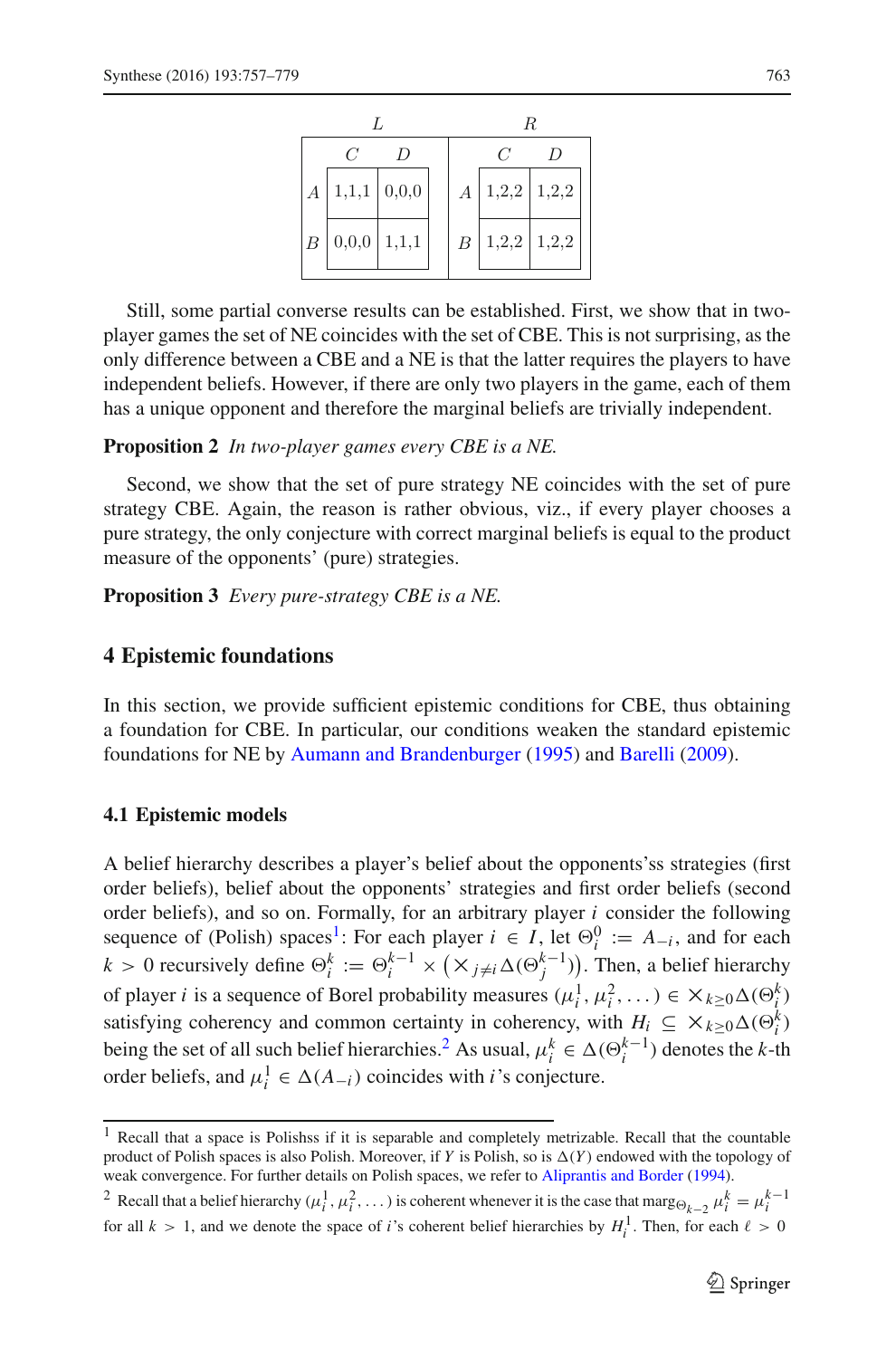Belief hierarchies are typically represented using type space models. A type space model is a tuple  $((T_i)_{i \in I}, (\lambda_i)_{i \in I})$ , where  $T_i$  is a Polish space of player *i*'s types, and  $\lambda_i: T_i \to \Delta(A_{-i} \times T_{-i})$  is a continuous function, with  $T_{-i} := \times_{j \neq i} T_j$ . Throughout the paper we consider countable type space models. This is without loss of generality, as our analysis can be directly generalized to arbitrary type space models. Each type  $t_i \in T_i$  is associated with a belief hierarchy  $h_i(t_i) := (\mu_i^1(t_i), \mu_i^2(t_i), \dots) \in H_i$ , where the *k*-th order beliefs assign probability

$$
\mu_i^k(t_i)(E) := \int_{(a_{-i}, t_{-i}) \in A_{-i} \times T_{-i}} \, (a_j, \mu_j^1(t_j), \dots, \mu_j^{k-1}(t_j))_{j \neq i} \in E} d\lambda_i(t_i) \tag{3}
$$

to an arbitrary Borel subset  $E \subseteq \Theta_i^0 \times (\times_{j \neq i} \text{Proj}_{\Delta(\Theta_j^0) \times \dots \times \Delta(\Theta_j^{k-2})} H_j)$ .

For a given type space model,  $S := \times_{i \in I} (A_i \times T_i)$  is the set of states (of the world) with typical element *s*. Each Borel subset of *S* is called an event. Note that a state specifies each player's pure strategy as well as her entire belief hierarchy. In particular, for each  $i \in I$ , there exists a function  $\tilde{a}_i : S \to A_i$ , defined by  $\tilde{a}_i(s) := \text{Proj}_{A_i}\{s\}$  for an arbitrary  $s \in S$ . Then, let  $[a_i] := \{s \in S : \tilde{a}_i(s) = a_i\}$  denote the event that player *i* has chosen the pure strategy  $a_i \in A_i$ , and as usual define the events  $[a] := \bigcap_{i \in I} [a_i]$ and  $[a_{-i}] := \bigcap_{j \neq i} [a_j]$ . Likewise, there exists a function  $\tilde{t}_i : S \to T_i$ , defined by  $\tilde{t}_i(s) := \text{Proj}_{T_i}\{s\}$  for an arbitrary  $s \in S$ . Then, let  $[t_i] := \{s \in S : \tilde{t}_i(s) = t_i\}$  denote the event that player *i*'s type is  $t_i \in T_i$ . Now, each state is indirectly associated with a belief hierarchy, via the function  $\tilde{\mu}_i^k := \mu_i^k \circ \tilde{t}_i$ , i.e., at a state  $s \in S$ , player *i*'s *k*-th order beliefs are given by  $\tilde{\mu}_i^k(s) := \mu_i^k(\tilde{t}_i(s))$ , while *i*'s belief hierarchy at *s* is denoted by  $\tilde{h}_i(s) := (\tilde{\mu}_i^1(s), \tilde{\mu}_i^2(s), \dots)$ . Once again, *i*'s conjecture coincides with the first order beliefs, i.e., at each  $s \in S$ , player *i*'s conjecture is denoted by  $\tilde{\mu}_i(s) := \tilde{\mu}_i^1(s)$ . Then, let  $[\mu_i] := \{ s \in S : \tilde{\mu}_i(s) = \mu_i \}$  denote the event that player *i*'s conjecture is  $\mu_i$ . Finally, the event

$$
R_i := \{ s \in S : \tilde{a}_i(s) \in BR_i\big(\tilde{\mu}_i(s)\big) \} \tag{4}
$$

contains the states where player *i* is rational.

Now, for every  $s \in S$  define the Borel probability measure  $\beta_i(s) \in \Delta(S)$ , such that for an arbitrary Borel event  $E \subseteq S$ ,

$$
\tilde{\beta}_i(s)(E) := \lambda_i(\tilde{t}_i(s)) \Big( \text{Proj}_{A_{-i} \times T_{-i}} \big( E \cap [\tilde{a}_i(s)] \cap [\tilde{t}_i(s)] \big) \Big) \tag{5}
$$

denotes the probability that player *i* attaches to *E* at the state *s*. Note that player *i* is implicitly assumed to know both her own strategy and her own type at every state,

Footnote 2 continued

we recursively define  $H_i^{\ell} := \left\{ (\mu_i^1, \mu_i^2, \dots) \in H_i^1 : \mu_i^{k+2} (\Theta_i^0 \times (\mathsf{X}_{j \neq i} \operatorname{Proj}_{\Delta(\Theta_j^0) \times \dots \times \Delta(\Theta_j^k)} H_j^{\ell-1})) \right\}$ 

<sup>1</sup> for all  $k \geq 0$  } as the set of belief hierarchies satisfying  $\ell$ -fold certainty in coherency, and we say that a belief hierarchy satisfies common certainty in coherency if it is an element of  $H_i := \bigcap_{\ell \geq 1} H_i^{\ell}$  [\(Harsanyi](#page-23-14) [1967–1968;](#page-23-14) [Mertens and Zamir 1985;](#page-23-15) [Brandenburger and Dekel 1993\)](#page-23-16).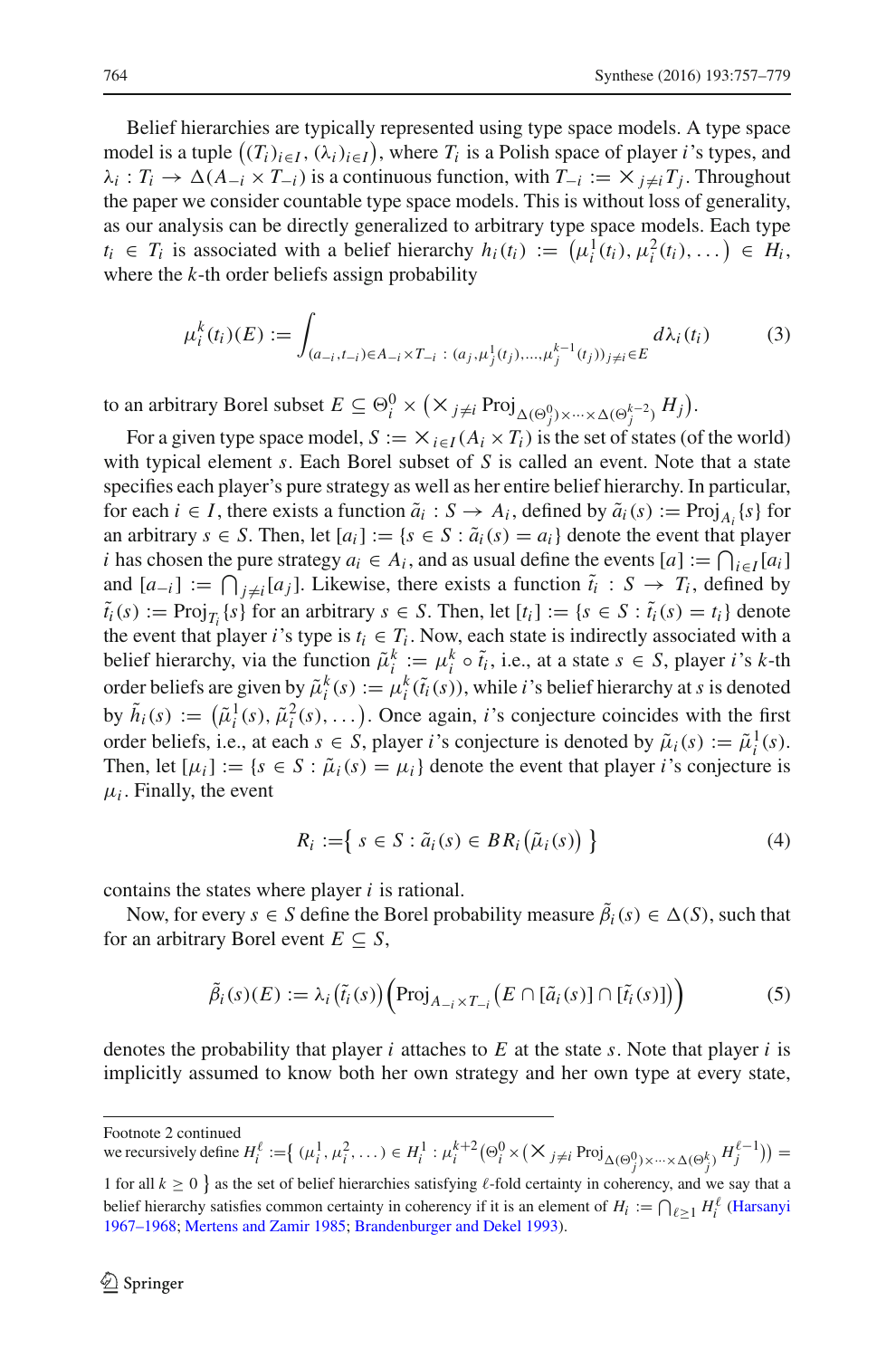which is why she attaches probability 0 to every event that contradicts her actual strategy-type profile.

We say that player *i* believes in *E* at all states that belong to the event

$$
B_i(E) := \{ s \in S : \tilde{\beta}_i(s)(E) = 1 \}.
$$
 (6)

Moreover, we say that *E* is mutually believed if everybody believes in it, and we write

$$
B(E) := \bigcap_{i \in I} B_i(E). \tag{7}
$$

Finally, we say that *E* is commonly believed if everybody believes in it, everybody believes that everybody believes in it, and so on. Formally, for each  $m > 1$  we recursively define *m*-th order mutual belief in *E* by  $B^m(E) := B^{m-1}(B(E))$  where  $B^{0}(E) := B(E)$ . Then, the states that belong to the event

$$
CB(E) := \bigcap_{m \ge 0} B^m(E) \tag{8}
$$

are those at which *E* is commonly believed.

#### **4.2 Epistemic conditions for Nash equilibrium**

In their seminal paper, [Aumann and Brandenburger](#page-23-1) [\(1995](#page-23-1)) provided a set of sufficient epistemic conditions for NE, by showing that in a complete information game, common belief of conjectures and mutual belief in rationality suffice for a NE, whenever there is a common prior<sup>3</sup>. Recall that a Borel probability measure  $q \in \Delta(S)$  is a *common prior* if for every player  $i \in I$  and for every  $s \in S$  with  $q([\tilde{a}_i(s)] \cap [\tilde{t}_i(s)] > 0$  it is the case that  $\beta_i(s)(E) = q(E \cap [\tilde{a}_i(s)] \cap [\tilde{t}_i(s)]/q([\tilde{a}_i(s)] \cap [\tilde{t}_i(s)])$  for every Borel  $E \subseteq S$ . Then, Aumman and Brandenburger's result is formally stated as follows.<sup>4</sup>

**Theorem A** [\(Aumann and Brandenburger 1995](#page-23-1)) Let  $(\mu_1, \ldots, \mu_n)$  be a tuple of con*jectures and suppose that there is a common prior*  $q \in \Delta(S)$  *that attaches positive probability to a state s*  $\in$  *S such that s*  $\in$  *B*( $R_1 \cap \cdots \cap R_n$ )  $\cap$  *CB*( $[\mu_1] \cap \cdots \cap [\mu_n]$ ). *Then, there exists a mixed strategy profile*  $(\sigma_1, \ldots, \sigma_n) \in \Sigma$  such that

*(i)* marg<sub>*A<sub>i</sub>*  $\mu_j = \sigma_i$  *for all*  $j \neq i$  *and for all*  $i \in I$ *,*</sub>

 $(iii)$   $(\sigma_1, \ldots, \sigma_n)$  *is a NE.* 

In a more recent paper, [Barelli](#page-23-7) [\(2009](#page-23-7)) generalized Aumann and Brandenburger's epistemic conditions, by substituting the common prior assumption and common belief in conjectures with weaker conditions respectively. Formally, [Barelli](#page-23-7) [\(2009\)](#page-23-7)

<sup>&</sup>lt;sup>3</sup> For an alternative epistemic characterization of NE, see [Perea](#page-23-17) [\(2007\)](#page-23-17).

<span id="page-9-1"></span><span id="page-9-0"></span><sup>4</sup> In their paper, [Aumann and Brandenburger](#page-23-1) [\(1995\)](#page-23-1) prove a slightly more general version of this result, viz., they do not require common belief of the payoff functions, which we implicitly assume here.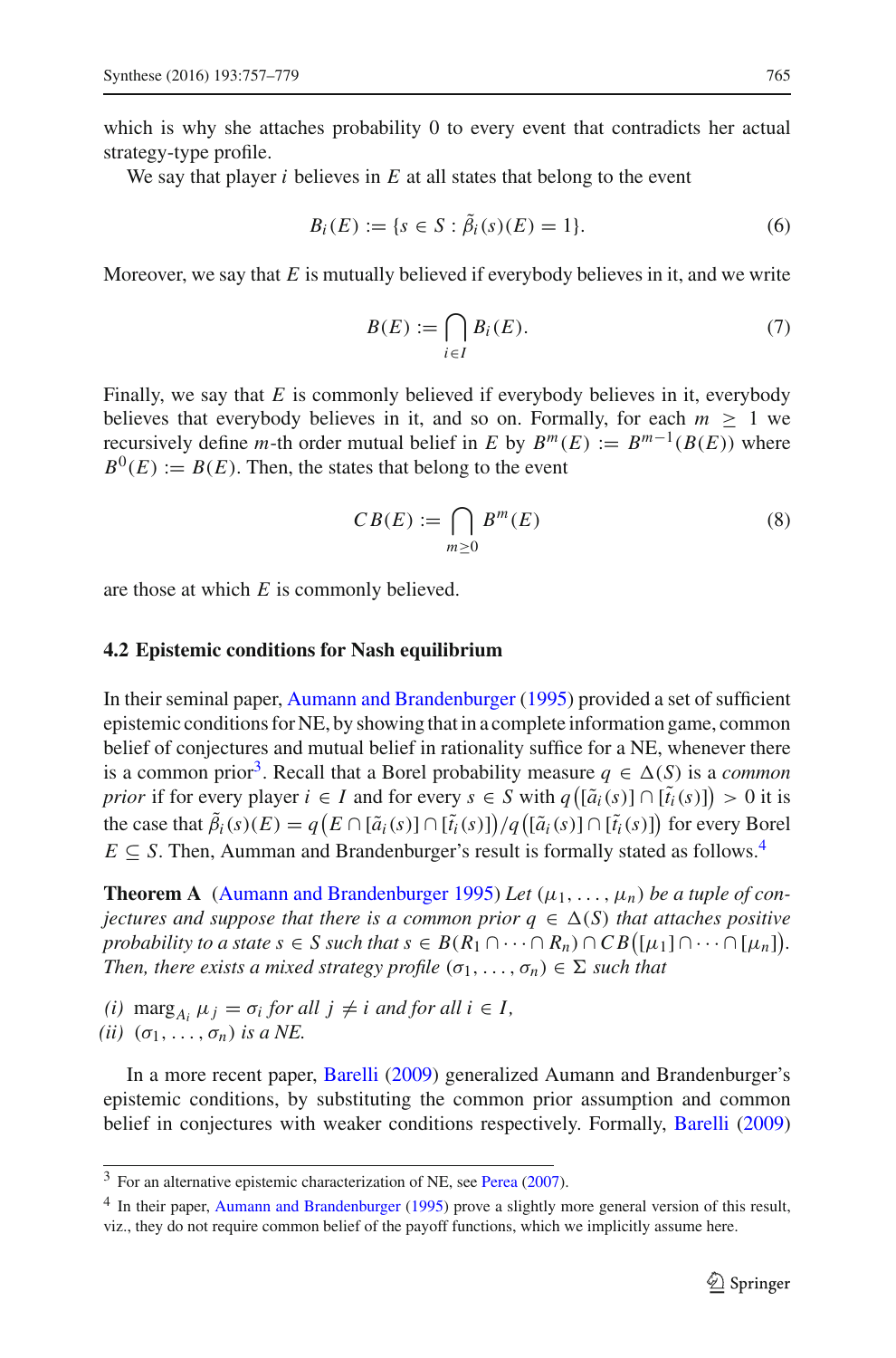relaxed the common prior assumption, by introducing the weaker notion of actionconsistency. Accordingly, consider the set of *A*-measurable random variables,  $\mathcal{F}_A$  :=  ${f : S \to \mathbb{R} \mid \tilde{a}(s) = \tilde{a}(s') \Rightarrow f(s) = f(s')}$ . Henceforth, a function  $f \in \mathcal{F}_A$  is called *A*-verifiable, as the value of *f* at some state reveals the strategy profile being played at this state. Then, a probability measure  $q \in \Delta(S)$  is called *action-consistent (A-consistent)* whenever it is the case that

$$
\sum_{s \in S} q(s) \cdot f(s) = \sum_{s \in S} q(s) \Bigl( \sum_{s' \in S} \tilde{\beta}_i(s) (s') \cdot f(s') \Bigr) \tag{9}
$$

<span id="page-10-0"></span>for every  $i \in I$  and every  $f \in \mathcal{F}_A$ . In fact, whenever A is finite, Eq. [\(9\)](#page-10-0) implies

$$
q([a]) = \sum_{s \in S} \tilde{\beta}_i(s)([a]) \cdot q(s) \tag{10}
$$

for every  $i \in I$  and every  $a \in A$ .

Then, [Barelli](#page-23-7) [\(2009\)](#page-23-7) characterized of *A*-consistency in terms of *A*-verifiable bets. We define a bet as a collection  $\{f_i\}_{i \in I}$  of random variables such that  $\sum_{i \in I} f_i(s) = 0$ for all  $s \in S$ . A bet is *A*-verifiable whenever  $f_i \in \mathcal{F}_A$  for all  $i \in I$ . Then, it can be shown that there is an *A*-consistent probability measure in  $\Delta(S)$  if and only if there is *no* mutually beneficial *A*-verifiable bet, i.e., formally,  $q \in \Delta(S)$  is *A*-consistent if and only if there exists *no A*-verifiable bet  $\{f_i\}_{i \in I}$  such that  $\sum_{s' \in S} \beta_i(s)(s') \cdot f_i(s') \ge 0$  for all  $s$  ∈ Supp(q) and for all  $i$  ∈  $I$ , with at least one inequality being strict. Furthermore, for some *A*-consistent measure  $q \in \Delta(S)$ , the conjectures are said to be constant in the support of *q* whenever there exists a profile of conjectures  $(\mu_1, \ldots, \mu_n)$  such that  $(\tilde{\mu}_1(s), \ldots, \tilde{\mu}_n(s)) = (\mu_1, \ldots, \mu_n)$  for all  $s \in \text{Supp}(q)$ .

Then, [Barelli](#page-23-7) [\(2009\)](#page-23-7) generalized Aumann and Brandenburger's epistemic conditions for NE, by simultaneously replacing their common prior assumption with *A*-consistency, and common belief of the conjectures with constant conjectures in the support of the *A*-consistent distribution. Formally, Barelli's result is stated as follows.

**Theorem B** [\(Barelli 2009\)](#page-23-7) Let  $(\mu_1, \ldots, \mu_n)$  be a tuple of conjectures and suppose *that there is an A-consistent*  $q \in \Delta(S)$  *such that*  $(\tilde{\mu}_1(s), \ldots, \tilde{\mu}_n(s)) = (\mu_1, \ldots, \mu_n)$ *for all*  $s \in \text{Supp}(q)$ *. Moreover, assume that there is some state*  $s \in \text{Supp}(q)$  *such that*  $s \in B(R_1 \cap \cdots \cap R_n)$ *. Then, there exists a mixed strategy profile*  $(\sigma_1, \ldots, \sigma_n) \in \Sigma$ *such that*

*(i)* marg<sub>*A<sub>i</sub>*  $\mu_j = \sigma_i$  *for all*  $j \neq i$  *and for all*  $i \in I$ *,*</sub>  $(iii)$   $(\sigma_1, \ldots, \sigma_n)$  *is a NE.* 

To see that Barelli's conditions are weaker than Aumann and Brandenburger's, first observe that a common prior is always *A*-consistent. This is not surprising given the existing characterizations of the two concepts. In particular, a common prior essentially says that the players will not agree to take any bet that is defined in terms of events in the Borel σ-algebra S of events in *S* [\(Feinberg 2000](#page-23-6)), whereas *A*-consistency essentially says that the players will not agree to take any bet that is defined in terms of events in the sub- $\sigma$ -algebra  $S_A$  which is generated by the collection  $\{[\alpha] | a \in A\}$  [\(Barelli 2009](#page-23-7)).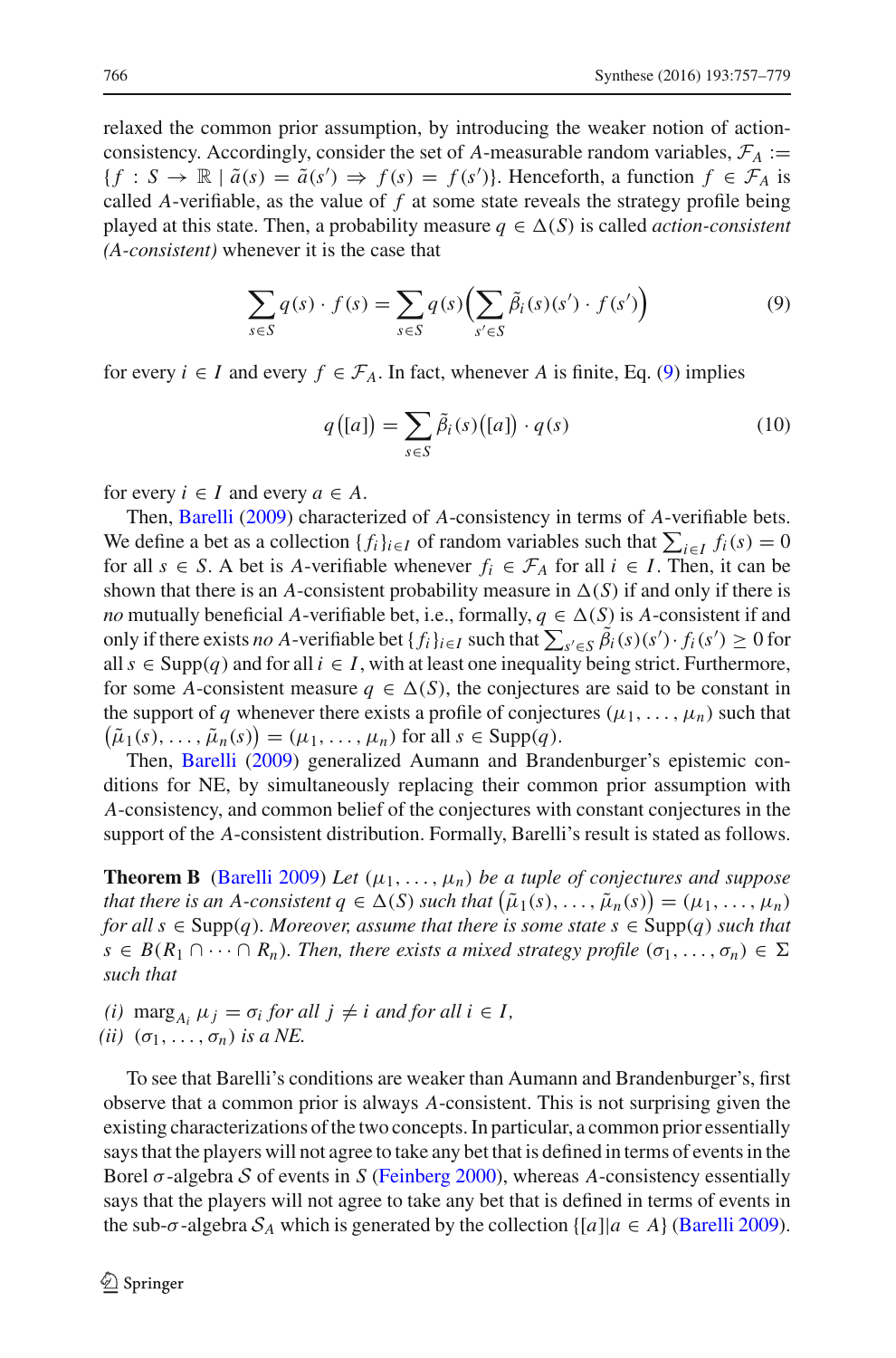Obviously, the former is more restrictive than the latter—by the fact that  $S_A \subseteq S$  which is in accordance to our observation that a common prior is *A*-consistent.

Finally, in the existence of a common prior, constant conjectures in the support of the (action-consistent) common prior directly implies common belief of the conjectures.

#### **4.3 Epistemic conditions for correlated-belief equilibrium**

According to Barelli's characterization, an *A*-consistent probability measure exists if and only if there is no mutually beneficial bet that is described in terms of *all players' pure strategies*. Now, let us relax this condition by instead assuming that players are not able to agree on a bet which is described in terms of *a single player's pure strategies*. In order to do this, we first define, for an arbitrary  $i \in I$ , the set of  $A_i$ -measurable random variables,  $\mathcal{F}_{A_i} := \{ f : S \to \mathbb{R} \mid \tilde{a}_i(s) = \tilde{a}_i(s') \Rightarrow f(s) = f(s') \}.$  Henceforth, a function  $f \in \mathcal{F}_{A_i}$  is called  $A_i$ -verifiable, as the value of f at some state reveals the pure strategy chosen *by player i* at this state.

<span id="page-11-0"></span>**Definition 3** A probability measure  $q \in \Delta(S)$  is called  $A_i$ -consistent whenever it is the case that

$$
\sum_{s \in S} q(s) \cdot f(s) = \sum_{s \in S} q(s) \Bigl(\sum_{s' \in S} \tilde{\beta}_j(s)(s') \cdot f(s')\Bigr) \tag{11}
$$

for every *j*  $\in$  *I* and every *f*  $\in$   $\mathcal{F}_{A_i}$ . Moreover, we say that *q*  $\in$   $\Delta(S)$  is *I-consistent*, whenever it is  $A_i$ -consistent for every  $i \in I$ .

<span id="page-11-1"></span>Similarly to [Barelli](#page-23-7) [\(2009](#page-23-7)), it can be shown that whenever  $A_i$  is finite, Eq. [\(11\)](#page-11-0) implies

$$
q([a_i]) = \sum_{s \in S} \tilde{\beta}_j(s) ([a_i]) \cdot q(s) \tag{12}
$$

for every  $j \in I$  and every  $a_i \in A_i$ . Hence, if q is *I*-consistent, [\(12\)](#page-11-1) holds for every  $i \in I$ . Then, following the same steps as in [Barelli](#page-23-7) [\(2009,](#page-23-7) Prop. 5.3), it can be shown that there is an  $A_i$ -consistent probability measure in  $\Delta(S)$  if and only if there is *no* mutually beneficial  $A_i$ -verifiable bet, viz.,  $q \in \Delta(S)$  is  $A_i$ -consistent if and only if there exists *no*  $A_i$ -verifiable bet  $\{f_i\}_{i \in I}$  such that

$$
\sum_{s' \in S} \tilde{\beta}_j(s)(s') \cdot f_j(s') \ge 0 \tag{13}
$$

<span id="page-11-2"></span>for all  $s \in \text{Supp}(q)$  and for all  $j \in I$ , with at least one inequality being strict. Thus, *q* ∈  $\Delta$ (*S*) is *I*-consistent if and only if there is no *A<sub>i</sub>*-verifiable bet satisfying [\(13\)](#page-11-2) for any  $i \in I$ .

The intuition behind the previous characterization of  $A_i$ -consistency is the players will not agree to take any bet that is defined in terms of events in the sub- $\sigma$ -algebra  $S_{A_i}$ which is generated by the collection  $\{[a_i]|a_i \in A_i\}$ . That is, *I*-consistency essentially says that the players will not agree on any bet that is described in terms of events in  $S_{A_1}$ , and they will not agree on any bet that is described in terms of events in  $S_{A_2}$ , and ... , and and they will not agree on any bet that is described in terms of events in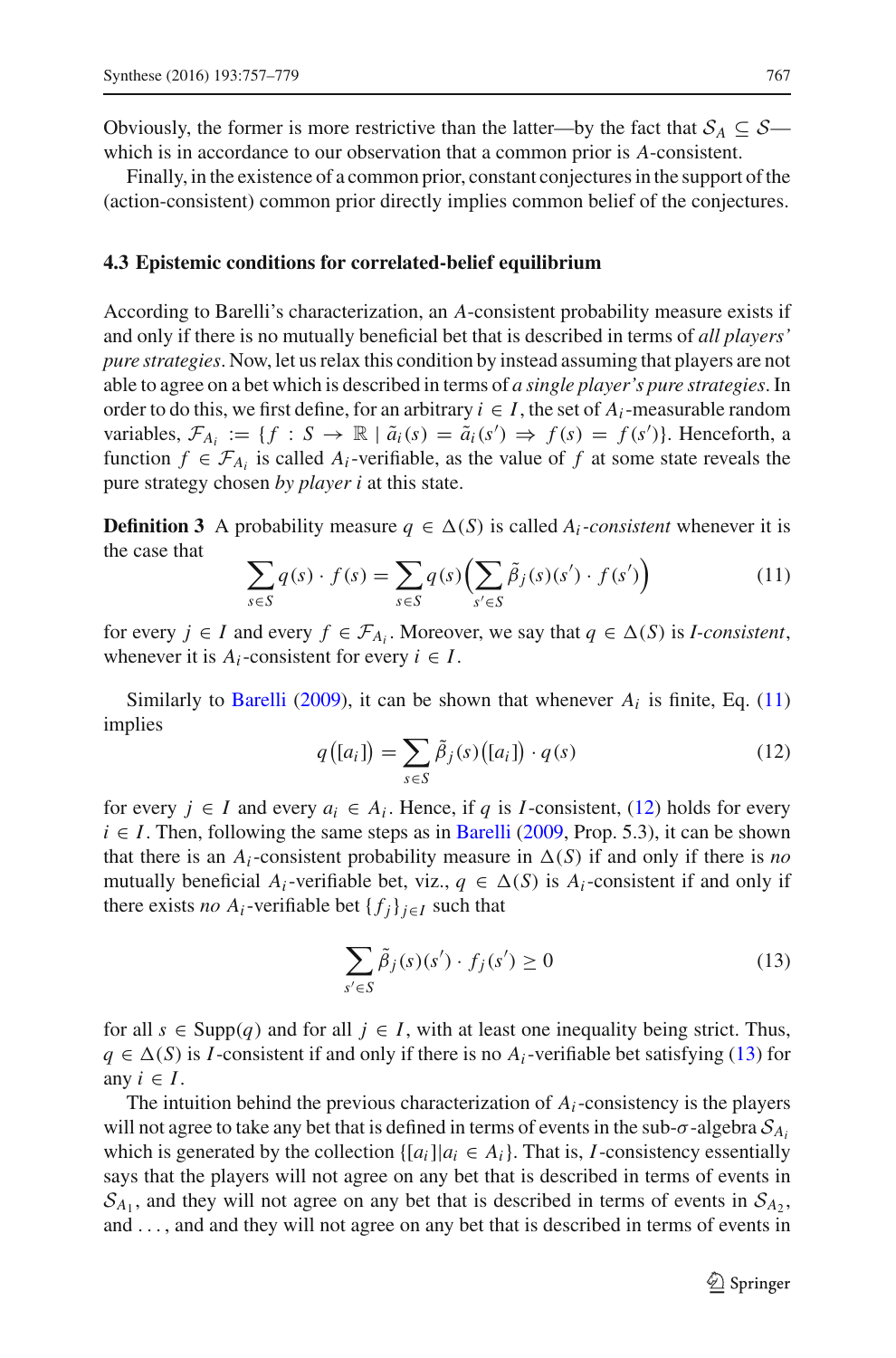S<sub>*A<sub>n</sub>*</sub>. Notice that for every  $i \in I$  it is the case that  $S_{A_i} \subseteq S_A$ , thus implying that every *A*-consistent prior is also *I*-consistent.

Then, the following result proves that if we replace *A*-consistency with *I*consistency in Barelli's Theorem, the marginal conjectures will form a CBE rather than a NE. Thus, we provide sufficient epistemic conditions for CBE.

<span id="page-12-0"></span>**Theorem 1** Let  $(\mu_1, \ldots, \mu_n)$  be a tuple of conjectures and suppose that there is an *I*-consistent  $q \in \Delta(S)$  such that  $(\tilde{\mu}_1(s), \ldots, \tilde{\mu}_n(s)) = (\mu_1, \ldots, \mu_n)$  for all  $s \in$ Supp(*q*)*. Moreover, assume that there is some state*  $s \in$  Supp(*q*) *such that*  $s \in$  $B(R_1 \cap \cdots \cap R_n)$ . Then, there exists a mixed strategy profile  $(\sigma_1, \ldots, \sigma_n) \in \Sigma$  such *that*

*(i)* marg<sub>*A<sub>i</sub>*  $\mu_j = \sigma_i$  *for all*  $j \neq i$  *and for all*  $i \in I$ *,*</sub>  $(ii)$   $(\sigma_1, \ldots, \sigma_n)$  *is a CBE.* 

Note that *I*-consistency does not force players to agree on the probabilities they attach an arbitrary event in  $S_A$ , e.g., Ann and Bob do not need to have the same conjecture about Carol and David jointly. However, it is still the case that under *I*consistency all players other than *i* necessarily agree on the probabilities they attach to each event in  $S_{A_i}$ , e.g., Ann and Bob necessarily have the same marginal conjecture about Carol, as well as the same marginal conjecture about David. This, explains why in a CBE players can have different conjectures, but not different marginal conjectures. On the other hand, under *A*-consistency, players agree not only on their marginal beliefs, but also on their joint beliefs – as everybody's conjectures are product measures – and therefore *A*-consistency suffices for NE.

<span id="page-12-1"></span>Still, it is natural to ask whether our (weaker) conditions of Theorem [1](#page-12-0) also suffice for NE. $<sup>5</sup>$  $<sup>5</sup>$  $<sup>5</sup>$  It turns out that this is not the case, as shown in the following example.</sup>

**Example 2** Recall the game in Example [1,](#page-6-2) and consider the CBE $\sigma_a = (1 \otimes L)$ ,  $\sigma_b = (\frac{1}{2} \otimes A ; \frac{1}{2} \otimes B)$  and  $\sigma_c = (\frac{1}{2} \otimes C ; \frac{1}{2} \otimes D)$ . Now, consider a type space model  $((T_i)_{i \in I}, (\lambda_i)_{i \in I})$  with a unique type for each player. i.e.,  $T_i = \{t_i\}$  for each  $i \in \{a, b, c\}$ , where

$$
\lambda_a(t_a) = \left(\frac{1}{2} \circledast \big((A, t_b), (C, t_c)\big) ; \frac{1}{2} \circledast \big((B, t_b), (D, t_c)\big)\right),
$$
  

$$
\lambda_b(t_b) = \left(\frac{1}{2} \circledast \big((L, t_a), (C, t_c)\big) ; \frac{1}{2} \circledast \big((L, t_a), (D, t_c)\big)\right),
$$
  

$$
\lambda_c(t_c) = \left(\frac{1}{2} \circledast \big((L, t_a), (A, t_b)\big) ; \frac{1}{2} \circledast \big((L, t_a), (B, t_b)\big)\right).
$$

Moreover, consider the probability measure  $q \in \Delta(S)$  defined by

$$
q = \left(\frac{1}{2} \circledast ((L, t_a), (A, t_b), (C, t_c)) ; \frac{1}{2} \circledast ((L, t_a), (B, t_b), (D, t_c))\right)
$$

and notice that it is *I*-consistent, while at the same time the conjectures are constant in the support of  $q$ . Thus, the conditions of Theorem [1](#page-12-0) are satisfied, and as expected

<span id="page-12-2"></span><sup>5</sup> Recall that both [Aumann and Brandenburger](#page-23-1) [\(1995](#page-23-1)), as well as the subsequent generalizations including [Barelli](#page-23-7) [\(2009](#page-23-7)), provide sufficient but not necessary conditions for NE.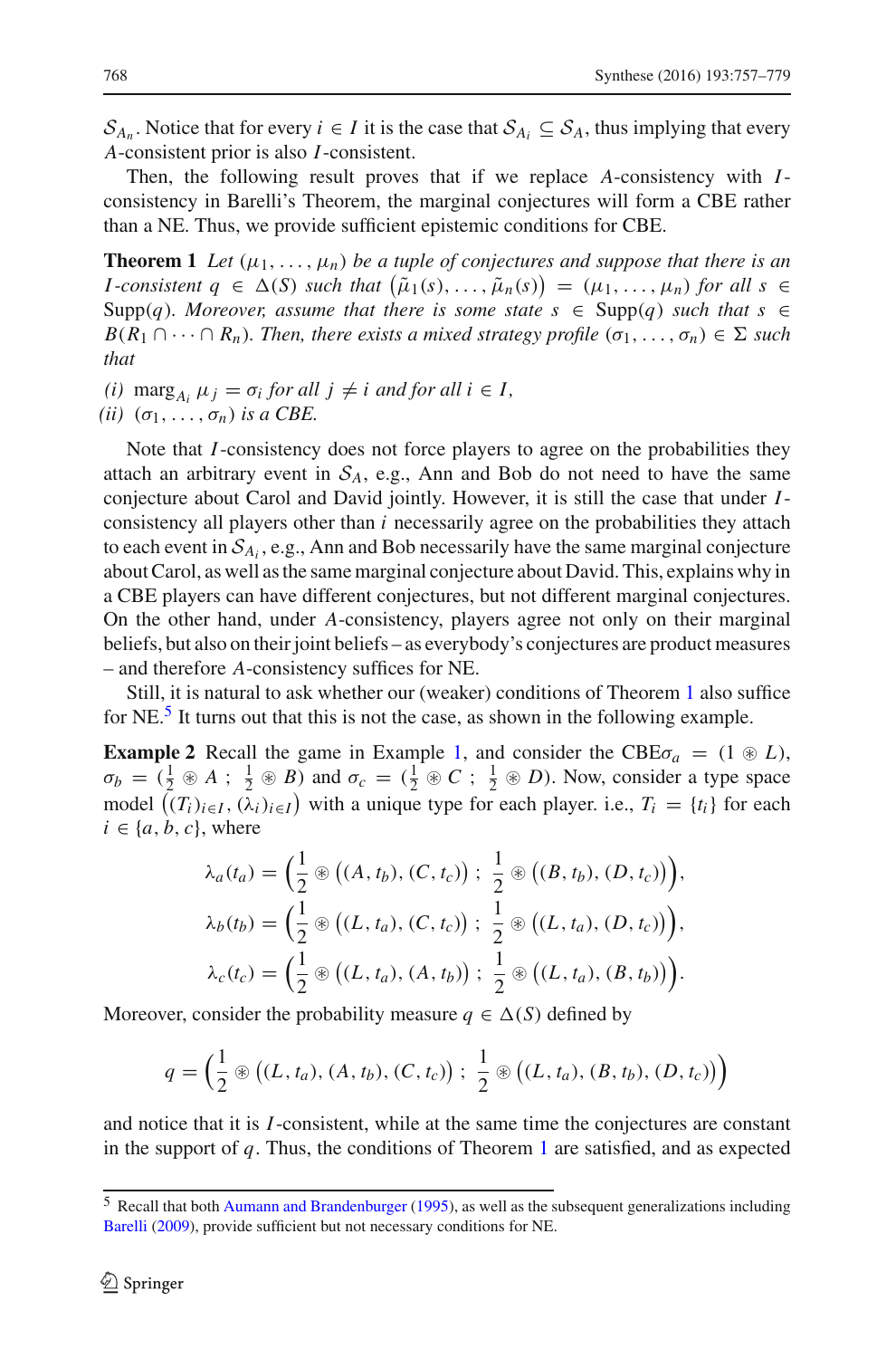$(\sigma_a, \sigma_b, \sigma_c)$  is a CBE. However, recall from Example [1](#page-6-2) that  $(\sigma_a, \sigma_b, \sigma_c)$  is not a NE, thus implying that the conditions of Theorem [1](#page-12-0) do not suffice for NE. Of course, the reason is that *q* is not *A*-consistent. Indeed, consider the *A*-measurable (indicator) function  $f : S \to \mathbb{R}$  with  $f(s) = 1$  for all  $s \in \text{Supp}(q)$  and  $f(s) = 0$  otherwise, and notice that while  $\sum_{s \in S} q(s) \cdot f(s) = 1$ , it is also the case that  $\sum_{s \in S} q(s) (\sum_{s' \in S} \beta_i(s)(s')) = 1/2$ for  $i \in \{b, c\}$ , thus implying that Eq. [\(9\)](#page-10-0) does not hold for every player.

*Remark 1* Obviously, in two player games, it suffices to simply require mutual belief in conjectures similarly to [Aumann and Brandenburger](#page-23-1) [\(1995](#page-23-1), Thm. A) The reason is that—as we have already mentioned—in two player games the set of CBE coincides with the set of NE.

*Remark 2* In a recent paper, [Bach and Tsakas](#page-23-18) [\(2014\)](#page-23-18) further generalized Barelli's result—and a fortiori the one of [Aumann and Brandenburger](#page-23-1) [\(1995\)](#page-23-1)—by replacing his epistemic conditions with respective pairwise epistemic conditions imposed only for some pairs of players. A similar generalizations can be done for CBE, by assuming pairwise mutual belief in rationality, pairwise *I*-consistency and pairwise constant conjectures in the supports of the *I*-consistent distributions. However, due to space limitations, we omit the presentation of this result.

*Remark 3* Notice that throughout this section, for notation simplicity, we have focused entirely on complete information games, even though our result can be directly extended to type spaces with uncertainty about the payoff functions, as long as these are mutually believed.

## <span id="page-13-0"></span>**5 Relationship to other solution concepts**

#### **5.1 Conjectural equilibrium**

CBE is not the first equilibrium concept in the literature that allows for correlated beliefs. In fact, this idea was already present in conjectural equilibrium, which was introduced by [Hahn](#page-23-8) [\(1977,](#page-23-8) [1978](#page-23-9)), later formalized by [Battigalli](#page-23-10) [\(1987\)](#page-23-10) and further developed by [Battigalli and Guaitoli](#page-23-11) [\(1997](#page-23-11)) and [Gilli](#page-23-19) [\(1999](#page-23-19)).<sup>[6](#page-13-1)</sup> The underlying idea behind all these papers is that a player's beliefs do not need to coincide with the product measure induced by the opponents' actual mixed strategy profile. Instead, beliefs should only be confirmed for some events in *A*−*<sup>i</sup>* .

Formally, for an arbitrary player  $i \in I$ , let  $\psi_i : A \to M_i$  be a signal function with  $M_i$  being an arbitrary set of signals. Whenever the pure strategy profile  $a \in A$  is played, player *i* does not necessarily observe it—even after the strategies have been realized—and instead receives the signal  $\psi_i(a)$ , thus considering possible the pure strategy profiles in

$$
\psi_i^{-1}(m_i) := \{ a \in A : \psi_i(a) = m_i \}.
$$
\n(14)

<span id="page-13-1"></span><sup>6</sup> This literature consists of a whole family of related solution concepts, such as for instance rationalizable conjectural equilibrium [\(Rubinstein and Wolinsky 1994](#page-23-20); [Esponda 2013](#page-23-21)), self-confirming equilibrium [\(Fudenberg and Levine 1993\)](#page-23-22) and subjective equilibrium [\(Kalai and Lehrer 1993\)](#page-23-23), just to mention a few.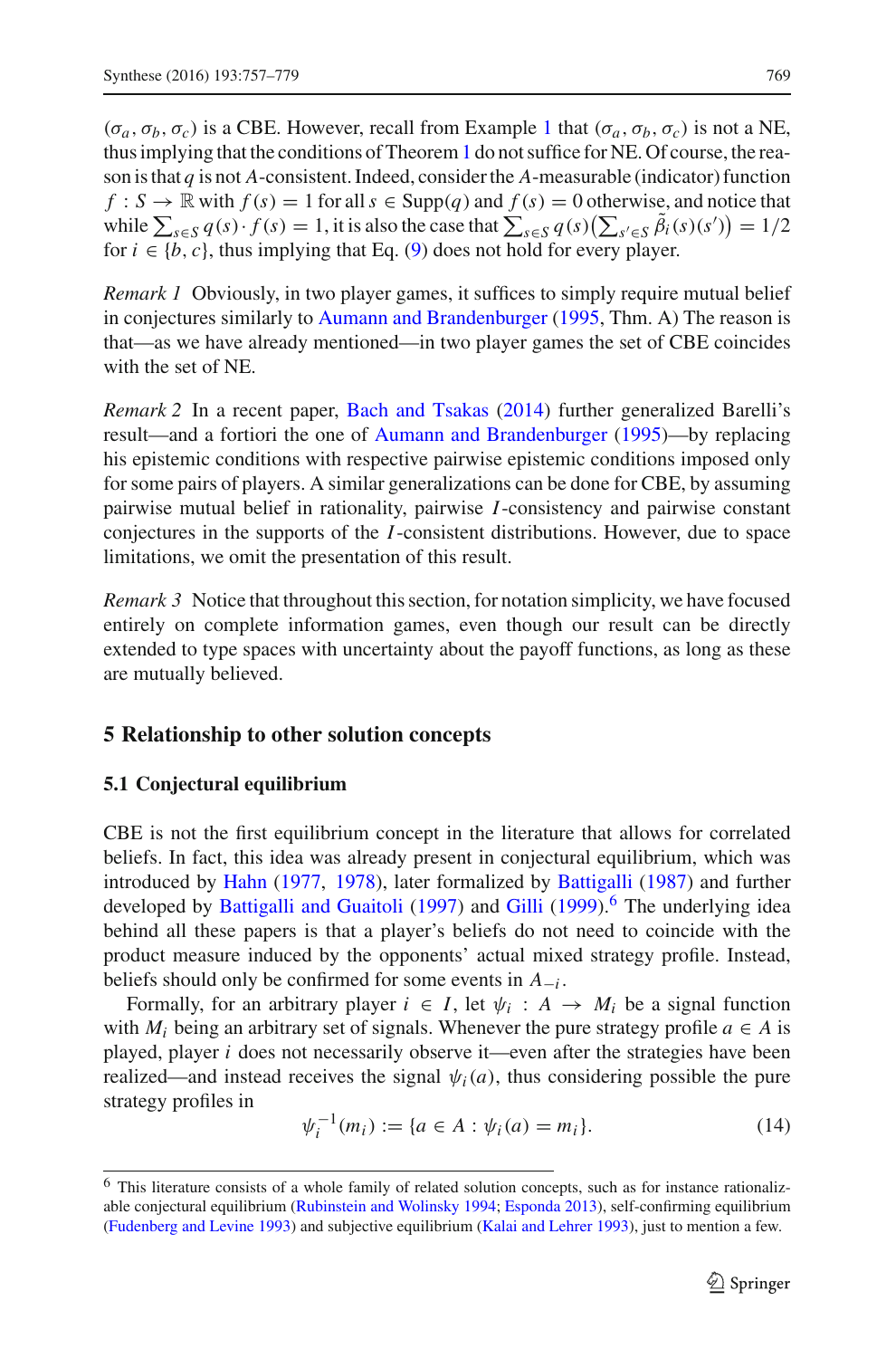A natural example of a signal function is the own utility function, viz., suppose that player *i* observes only his own utility, but not the pure strategy profile that induced it. Then, for an arbitrary  $a_i \in A_i$ , let

$$
\psi_i^{-1}(m_i|a_i) := \{a_{-i} \in A_{-i} : \psi_i(a_i, a_{-i}) = m_i\} \tag{15}
$$

be the set of the opponents' pure strategy profiles which together with  $a_i$  would induce the signal  $m_i$ . A conjectural equilibrium captures the idea each player responds rationally to a (possibly wrong) conjecture about the strategies chosen by their opponents. Still, this conjecture—though possibly wrong—is not contradicted by the signal that the player observes after the actions have been realized. Formally, for a profile of signal functions  $\psi = (\psi_1, \ldots, \psi_n)$ , we say that a strategy profile  $(\sigma_1, \ldots, \sigma_n)$  is a  $\psi$ -conjectural equilibrium, if for every  $i \in I$  there is a belief  $\mu_i \in \Delta(A_{-i})$  such that (*a*)  $\mu_i(\psi_i^{-1}(m_i|a_i)) = \sigma_{-i}(\psi_i^{-1}(m_i|a_i))$  for all  $m_i \in M_i$  and for all  $a_i \in \text{Supp}(\sigma_i)$ , (*b*)  $\sigma_i \in BR_i(\mu_i)$ .

The underlying idea is that an arbitrary player  $i \in I$  observes a large sample of realized combinations of the own action and the corresponding signal,  $(a_i, \psi_i(a))$ . Then, the probability that the conjecture  $\mu_i$  assigns to each signal (conditional on each own pure strategy) is equal to the empirical frequency of this signal (conditional on each own pure strategy). Therefore, *i*'s conjecture is confirmed by the observed sample.

If the signal function of each player induces the discrete partition over *A*, i.e., if  $\psi_i(a) \neq \psi_i(a')$  for any *a*, *a*' ∈ *A*, a strategy profile is a conjectural equilibrium if and only if it is a NE. Moreover, it is straightforward that for any given signal functions  $(\psi_1,\ldots,\psi_n)$  the set of conjectural equilibria lies between NE and correlated rationalizability, similarly to what happens with  $CBE$ <sup>7</sup>. The natural question arising then is whether there exists some  $\psi$  such that the set of CBE coincides with the set of  $\psi$ -conjectural equilibria. The following example shows that this is not necessarily the case, thus implying that CBE is not a special case of conjectural equilibrium.

<span id="page-14-0"></span>**Example 3** Consider the following three-player game, with  $I = \{Ann(a), Bob(b),\}$ Carol  $(c)$ . Ann chooses the matrix, Bob the row and Carol the column, i.e.,  $A_a = \{L, R\}, A_b = \{A, B\}$  and  $A_c = \{C, D\}.$  Furthermore, the payoffs are written in the respective order, i.e., first Ann, then Bob and then Carol. Now take the mixed strategy profile  $(\sigma_a, \sigma_b, \sigma_c)$  where  $\sigma_a = (1 \otimes L), \sigma_b = (\frac{1}{2} \otimes A; \frac{1}{2} \otimes B)$ and  $\sigma_c = (\frac{1}{2} \otimes C; \frac{1}{2} \otimes D)$ , and observe that it is a CBE. In fact, it is the only CBE with Ann choosing *L*. Then, let us show that there is no  $\psi = (\psi_a, \psi_b, \psi_c)$ such that the set of  $\psi$ -conjectural equilibria coincide with the set of CBE. In particular, we show that for every  $\psi$ , either there is a  $\psi$ -conjectural equilibrium that is not a CBE, or it is the case that  $(\sigma_a, \sigma_b, \sigma_c)$  is not a  $\psi$ -conjectural equilibrium. First, observe that in order for  $(\sigma_a, \sigma_b, \sigma_c)$  to be a  $\psi$ -conjectural equilibrium it must be the case that  $\text{Supp}(\mu_a) \subseteq \{(A, C), (B, D)\}.$  Moreover, notice that  $\psi_a$  must be such that  $\psi_a(L, A, D) = \psi_a(L, A, C)$  or  $\psi_a(L, A, D) = \psi_a(L, B, D)$ , and likewise  $\psi_a(L, B, C) = \psi_a(L, A, C)$  or  $\psi_a(L, B, C) = \psi_a(L, B, D)$ . Otherwise,  $(\sigma_a, \sigma_b, \sigma_c)$  will not be a  $\psi$ -conjectural equilibrium. This is because,  $\sigma_{-a}(A, D) > 0$ 

<span id="page-14-1"></span><sup>7</sup> The latter is formally proven in the next section.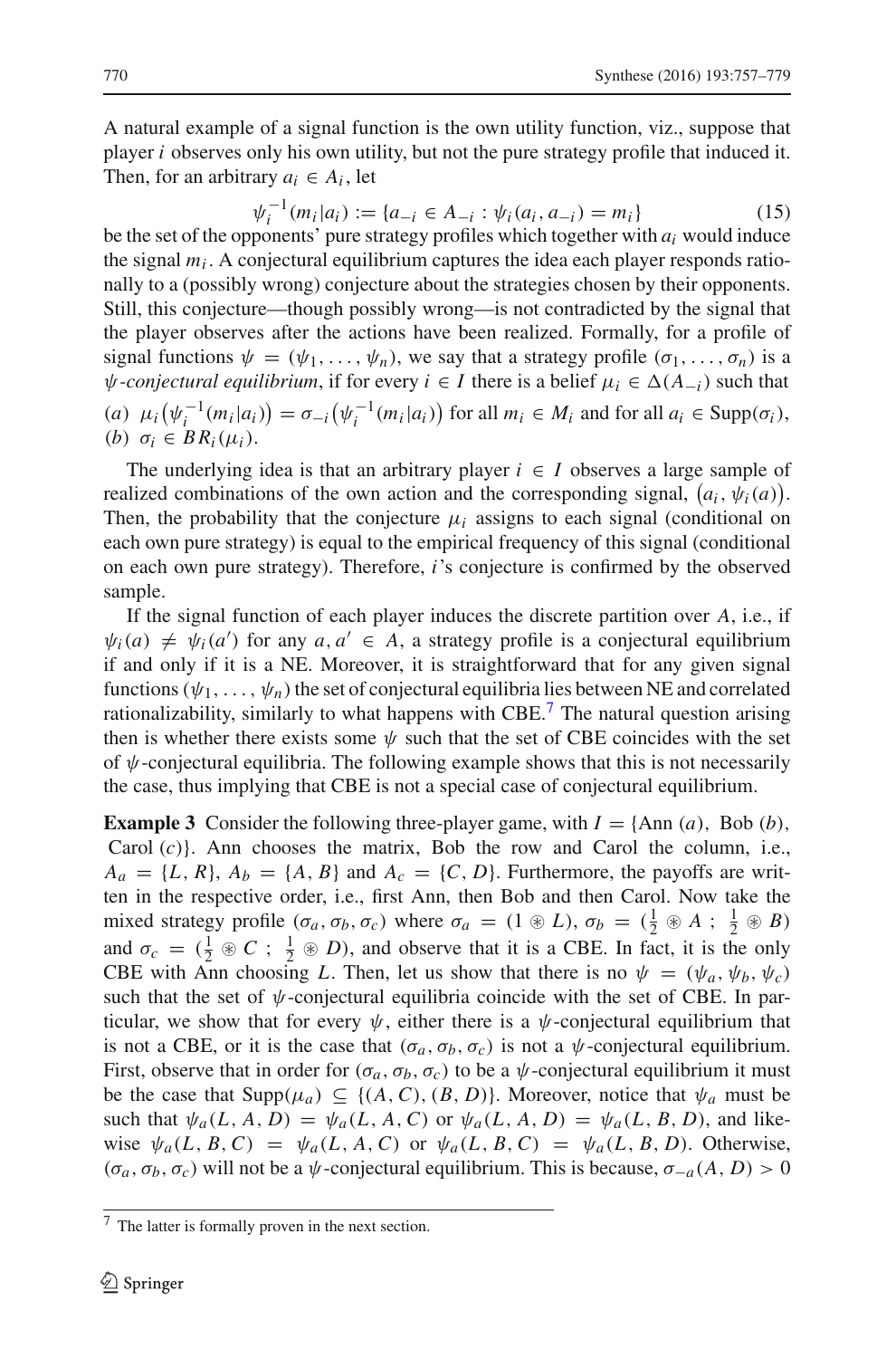whereas  $\mu_a(A, D) = 0$ , and likewise  $\sigma_{-a}(B, C) > 0$  whereas  $\mu_a(B, C) = 0$ . Let us assume that  $\psi_a(L, A, D) = \psi_a(L, A, C)$ . This is without loss of generality due to symmetry. Then, irrespective of what  $\psi_b$  and  $\psi_c$  are, it is the case that  $(L, A, D)$  is a  $\psi$ -conjectural equilibrium but not a CBE. Indeed, verify that this is the case by taking  $\mu'_a = (1 \circledast (A, C)), \mu'_b = (1 \circledast (L, D))$  and  $\mu'_c = (1 \circledast (L, A)).$  Hence, we conclude that there is no signal structure  $\psi$  that makes the set of  $\psi$ -conjectural equilibria coincide with the set of CBE.

|                  | C                  | $\prime$ |  |  | C,                              | 1) |  |
|------------------|--------------------|----------|--|--|---------------------------------|----|--|
|                  | 2,0,0 0,1,1        |          |  |  | $A \mid 2,0,0 \mid 2,1,1$       |    |  |
| $\boldsymbol{B}$ | $0,1,1 \mid 2,0,0$ |          |  |  | $B$   $2,\!1,\!1$   $2,\!0,\!0$ |    |  |

While CBE is not a special case of conjectural equilibrium, there still seems to exist a very close link between the two. Indeed, as we show below, a CBE is indeed equivalent to a new variant of *conjectural equilibrium with multiple signals*.

Let us begin by defining for each player  $i \in I$  the collection  $\Psi_i := {\{\psi_i^1, \ldots, \psi_i^{i-1}\}}$ ,  $\psi_i^{i+1}, \ldots, \psi_i^n$  of signal functions such that for an arbitrary  $j \in I$  the signal function  $\psi_i^j : A \to M_i$  reveals *j*'s pure strategy, i.e.,  $\psi_i^j(a_1, \ldots, a_n) = \psi_i^j(a'_1, \ldots, a'_n)$  if and only if  $a_j = a'_j$ . Then, we say that  $(\sigma_1, \ldots, \sigma_n)$  is a  $\Psi$ -*conjectural equilibrium* if for every  $i \in I$  there is a belief  $\mu_i \in \Delta(A_{-i})$  such that

- (*a*)  $\mu_i(\psi_i^{-1}(m_i|a_i)) = \sigma_{-i}(\psi_i^{-1}(m_i|a_i))$  for all  $\psi_i \in \Psi_i$  and all  $m_i \in M_i$  and all  $a_i \in \text{Sumb}(\sigma_i)$ ,
- <span id="page-15-0"></span>(*b*) σ*<sup>i</sup>* ∈ *B Ri*(μ*i*).

#### **Theorem 2** *A strategy profile is a CBE if and only if it is a -conjectural equilibrium.*

The previous result provides a natural characterization of CBE. Indeed, recall that a conjectural equilibrium allows the players' conjectures to be false, but still requires them to be consistent with the observed data which arrive in the form of signals. Thus, a  $\Psi$ -conjectural equilibrium postulates that each players receives separate data for each opponent's strategy and confirms her marginal conjectures. However, she is not able—using these independently received signals—to test whether her opponents' strategies are statistically independent or not, which is why her beliefs might be correlated. But then, this is exactly what happens in a CBE, viz., players are correct in their marginal beliefs about every opponent, but perhaps wrong when assessing the possibility of their opponents' strategies being correlated.

#### **5.2 Rationalizability**

In this section we study the relationship between CBE and the different forms of rationalizability. First, we relate CBE to correlated rationalizability, and subsequently to independent rationalizability.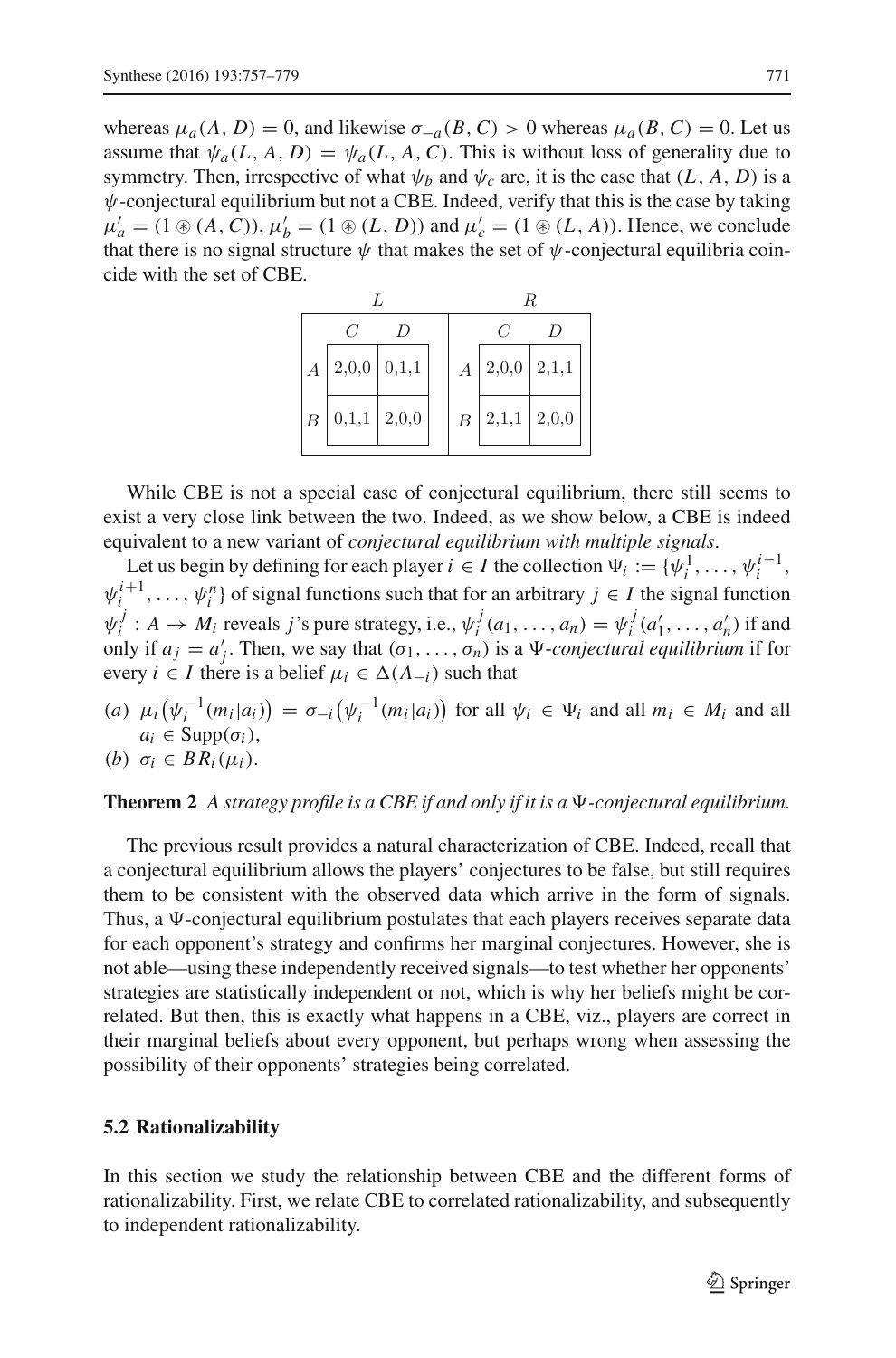There are two equivalent definitions of correlated rationalizability. First, according to the iterative definition a strategy profile is correlated rationalizable whenever it sur-vives the iterated elimination of strictly dominated strategies (IESDS).<sup>[8](#page-16-0)</sup> Alternatively, according to the fixed point definition a strategy profile is correlated rationalizable if it belongs to a product of justifiable strategy sets, with the property that each justifiable strategy of each player is a best response to a (possibly correlated) belief over the opponents' justifiable strategy profiles [\(Brandenburger and Dekel 1987](#page-23-12)). Formally, a set of justifiable strategies is called best response set and is defined as follows: Consider some  $D_i \subseteq A_i$  for each player  $i \in I$  with the property that, for every  $a_i \in D_i$ there exists a conjecture  $\mu_i \in \Delta(\times_{j \neq i} D_j)$  such that  $a_i \in BR_i(\mu_i)$ . Then, we say that  $D_1 \times \cdots \times D_n$  satisfies the best response property (with each  $D_i$  being a best response set), and every  $(\sigma_1, \ldots, \sigma_n) \in X_{i \in I} \Delta(D_i)$  is called *correlated rationalizable*.

It is well-known that every NE is a correlated rationalizable strategy profile. In fact, this is also true for every CBE, as the supports of the mixed strategies played in a CBE have the best response property, as shown below.

#### <span id="page-16-1"></span>**Proposition 4** *Every CBE is correlated rationalizable.*

Clearly, the converse is not true, e.g., in two player games it is often the case that Nash equilibria form a strict subset of the set of correlated rationalizable strategy profiles.

In general, notice that the (fixed point) definition of correlated rationalizability incorporates two assumptions, viz., each player is rational, and moreover each player correctly believes that every opponent plays a justifiable strategy. In this sense, CBE lies between NE and correlated rationalizability. Indeed, CBE postulates only CMB, whereas correlated rationalizability does not require eiether IB or CMB.

Now, we turn our attention to independent rationalizability, which strengthens correlated rationalizability in the sense that it requires each player to have independent beliefs [\(Bernheim 1984](#page-23-24); [Pearce 1984\)](#page-23-25). Formally, independent rationalizability is defined as follows: Consider some  $D_i$  ⊆  $A_i$  for each player  $i \in I$  with the property that, for every  $a_i \in D_i$  there is some  $\mu_i \in \Pi \big( \times_{j \neq i} D_j \big)$  such that  $a_i \in BR_i(\mu_i)$ . Then, we say that  $D_1 \times \cdots \times D_n$  satisfies the independent best response property (with each *D<sub>i</sub>* being an independent best response set), and every  $(\sigma_1, \ldots, \sigma_n) \in X_{i \in I} \Delta(D_i)$  is said to be *independently rationalizable*.

It is well known that there is a monotonic relationship in the strategy profiles that are predicted by NE, independent rationalizability and correlated rationalizability, in the respective order. Indeed, the following figure illustrates the relationship between the different solution concepts that we have discussed so far, together with the additional implicit condition that needs to be imposed in order to go from one to the other.



<span id="page-16-0"></span><sup>&</sup>lt;sup>8</sup> Recall that IESDS yields the strategy profiles that can be played under rationality and common belief in rationality [\(Brandenburger and Dekel 1987](#page-23-12); [Tan and Werlang 1988](#page-23-26)).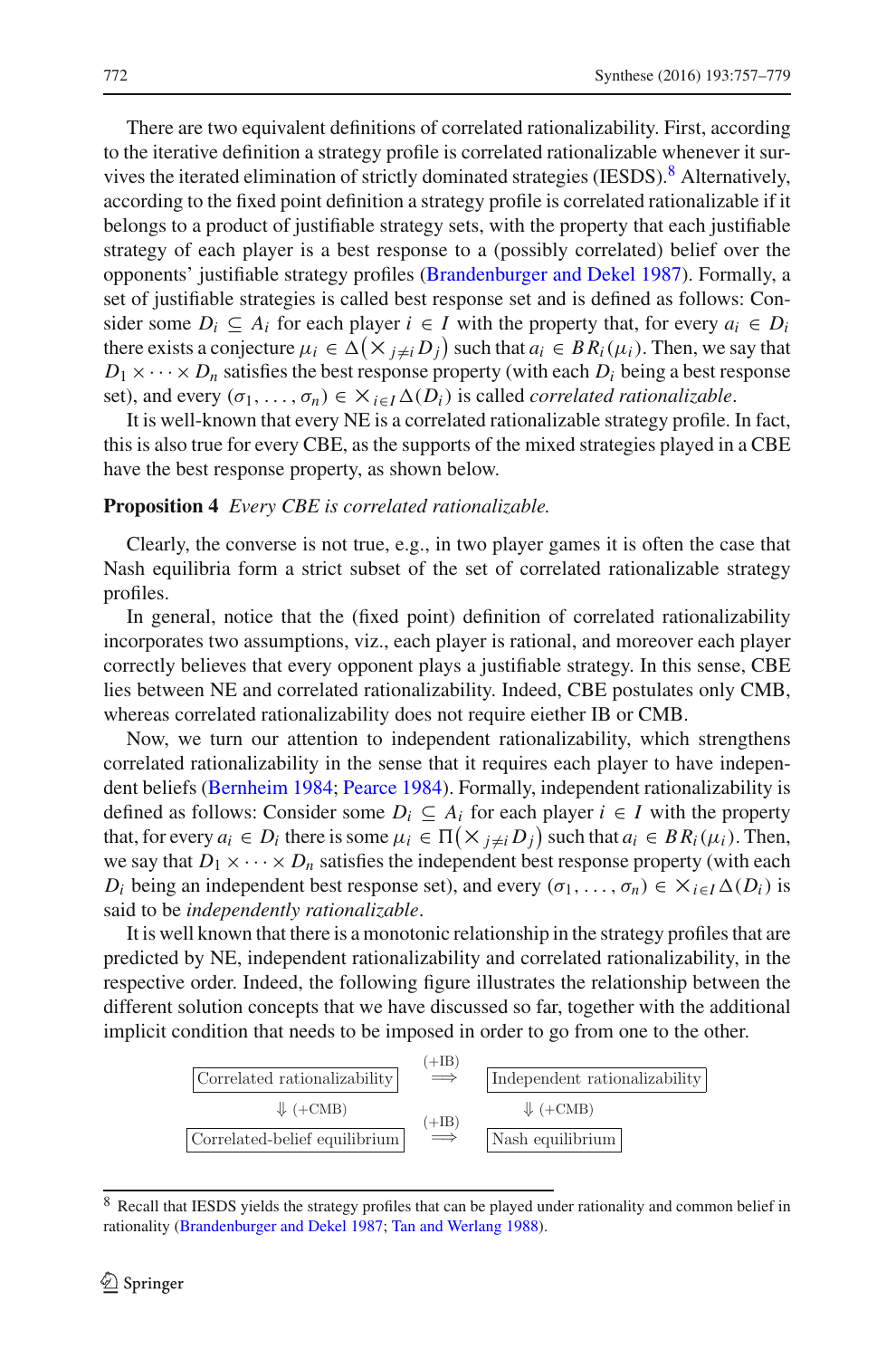What is not straightforward from the previous figure is the relationship between independent rationalizability and CBE, as the two concepts relax different assumptions of NE, viz. in comparison with NE, CBE relaxes IB, whereas independent rationalizability relaxes CMB. In fact, it turns out that none of the two concepts refines the other. Indeed, it is straightforward that not every independently rationalizable strategy profile is always a CBE, e.g., in two-player games, the set of CBE coincides with the set of NE, and therefore there are games with independently rationalizable strategy profiles that are not CBE. Furthermore, it follows from the following example that there are games where a CBE is not independently rationalizable.

**Example 4** Consider the following three-player game, with  $I = \{Ann(a), Bob(b),\}$ Carol (*c*)}. Again, Ann chooses the matrix, Bob the row and Carol the column, i.e.,  $A_a = \{L, M, R\}, A_b = \{A, B\}$  and  $A_c = \{C, D\}.$  Furthermore, the payoffs are written in the respective order, i.e., first Ann, then Bob and then Carol. Now, consider the mixed strategy  $(\sigma_a, \sigma_b, \sigma_c)$  where  $\sigma_a = (1 \otimes L), \sigma_b = (\frac{1}{2} \otimes A; \frac{1}{2} \otimes B)$  and  $\sigma_c = (\frac{1}{2} \otimes C; \frac{1}{2} \otimes D)$ , and observe that this is a CBE. Indeed, if we consider the conjectures  $\mu_a = (\frac{1}{2} \otimes (A, C); \frac{1}{2} \otimes (B, D)), \mu_b = (\frac{1}{2} \otimes (L, C); \frac{1}{2} \otimes (L, D))$  and  $\mu_c = (\frac{1}{2} \otimes (L, A); \frac{1}{2} \otimes (L, B)),$  $\mu_c = (\frac{1}{2} \otimes (L, A); \frac{1}{2} \otimes (L, B)),$  $\mu_c = (\frac{1}{2} \otimes (L, A); \frac{1}{2} \otimes (L, B)),$  both conditions of Definition 2 are satisfied. However, notice that  $(\sigma_a, \sigma_b, \sigma_c)$  is not independently rationalizable, as the pure strategy *L* of Ann is not a best response to any product measure over  $A_{-a} = \{A, B\} \times \{C, D\}$ .

|                  | $\mathcal{C}$   | $\left( \frac{1}{2} \right)$ |  |   | C                  |  |  |   | $\epsilon$        |  |
|------------------|-----------------|------------------------------|--|---|--------------------|--|--|---|-------------------|--|
| $\boldsymbol{A}$ |                 | $1,1,1 \mid 0,0,0$           |  | А | $2,2,2$ 1,2,2      |  |  | А | 0,2,2 1,2,2       |  |
| $\boldsymbol{B}$ | $0,0,0$   1,1,1 |                              |  | В | $1,2,2 \mid 0,2,2$ |  |  | В | $1,2,2$   $2,2,2$ |  |

It follows from the previous discussion that the strategy profiles that can be played under the different solution concepts satisfy the inclusion relationships shown in the following figure. In general, whether these inclusions are weak or strict depends on the game in hand.

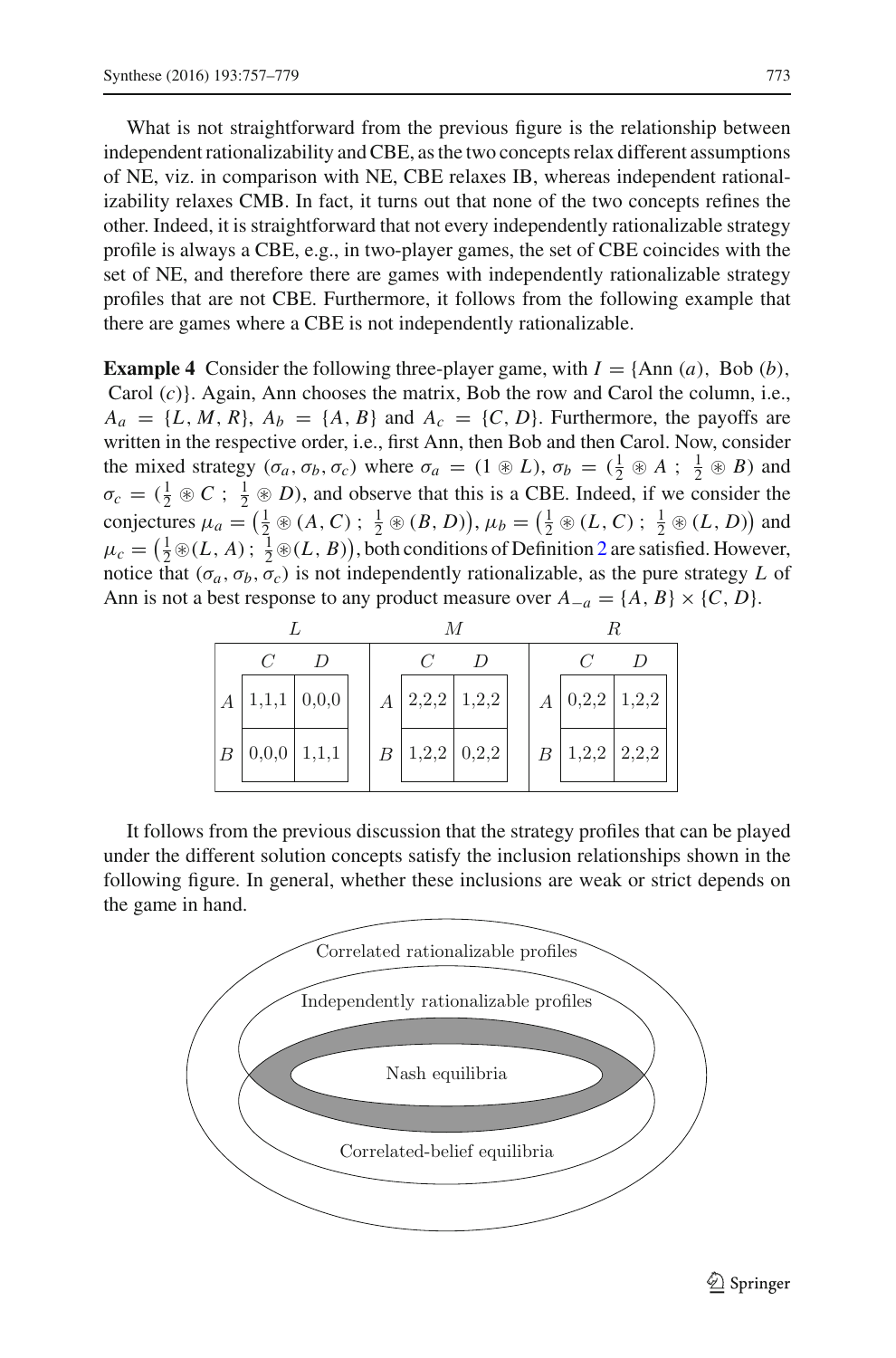Thus, a natural question that arises at this point is whether the shaded area is empty or not. In other words, is it the case that a CBE is a NE if and only if it is independently rationalizable? It turns out that this is not the case in general. To see this, consider Example [1,](#page-6-2) and observe that every strategy profile is independently rationalizable, while at the same time there exists a CBE which is not a NE.

At first glance, this last observation looks somewhat surprising. The reason is that the conditions imposed in a CBE, together with those imposed by independent rationalizability, seem to suffice for a NE. However, if we take a closer look, we realize that there may exist some independently rationalizable CBE ( $\sigma_1, \ldots, \sigma_n$ ) such that for some  $i \in I$  the only product measure  $v_i$  over the opponents' justifiable strategy profiles, which also satisfies  $\sigma_i \in BR_i(v_i)$ , induces different marginal conjectures than  $\mu_i$ , and therefore  $(\sigma_1,\ldots,\sigma_n)$  $(\sigma_1,\ldots,\sigma_n)$  $(\sigma_1,\ldots,\sigma_n)$  is not a NE. For instance, in Example 1, the only product measures over  $\{A, B\} \times \{C, D\}$  that make *L* a rational strategy, put probability 1 to (*A*,*C*) or probability 1 to (*B*, *D*). However, none of these product measures induces the same marginal conjectures as  $\mu_a$ , and therefore the independently rationalizable CBE is not a NE.

#### **5.3 Correlated equilibrium**

So far, correlation has entered the picture only in the form of players having correlated conjectures. However, it is sometimes the case that the players' actual strategies are indeed correlated. Obviously, in this case the set of possible objective distributions (over *A*) increases. Having recognized this possibility Aumann introduced the concept of correlated equilibrium, which generalizes NE both in terms of strategy profiles, as well as in terms of expected payoff vectors [\(Aumann 1974,](#page-23-2) [1987](#page-23-3)).

In this case, correlation takes place via some correlating random device  $(\Omega, (\mathcal{P}_i)_{i \in I},$  $(\pi_i)_{i \in I}$ , where  $\Omega$  is a finite state space and  $\mathcal{P}_i$  is *i*'s information partition over  $\Omega$ .<sup>[9](#page-18-0)</sup> The probability measure  $\pi_i \in \Delta(\Omega)$  describes player *i*'s prior beliefs. If there is some  $\pi \in \Delta(\Omega)$  such that  $\pi_i = \pi$  for all  $i \in I$ , we say that there is a common prior, and the correlating device is called objective. Otherwise, we say that the correlating device is subjective. The  $P_i$ -measurable function  $\hat{a}_i : \Omega \to A_i$  determines the pure strategy that player *i* undertakes upon observing the event  $P_i(\omega)$ , with  $\hat{A}_i$  being the set of all ( $\mathcal{P}_i$ -measurable) contingent strategy plans. As usual, define  $\hat{A} := \times_{i \in I} \hat{A}_i$ and  $\hat{A}_{-i} := \times_{i \neq i} \hat{A}_i$  with typical elements  $\hat{a}$  and  $\hat{a}_{-i}$  respectively. Obviously, each  $\hat{a} \in \hat{A}$  can be thought as a  $(\mathcal{P}_1 \vee \cdots \vee \mathcal{P}_n)$ -measurable function, mapping each  $\omega$  to the pure strategy profile  $(\hat{a}_1(\omega), \ldots, \hat{a}_n(\omega))$ .<sup>[10](#page-18-1)</sup>

A tuple  $(\Omega, (\mathcal{P}_i)_{i \in I}, (\pi_i)_{i \in I}, (\hat{a}_i)_{i \in I})$ , consisting of a subjective (resp. objective) correlating device and a contingent strategy profile, is called a subjective (resp. objective) correlated strategy profile. For each player's prior, a correlated strategy profile induces the probability distribution  $p_i := (\pi_i \circ \hat{a}^{-1}) \in \Delta(A)$  over the set of strategy profiles, i.e., player *i*'s prior attaches probability

<span id="page-18-0"></span><sup>&</sup>lt;sup>9</sup> Note that the state space  $\Omega$  conceptually differs from the state space *S* defined earlier in that each  $\omega \in \Omega$  corresponds to a realization of a physical randomizing device, whereas each  $s \in S$  corresponds to a description of each player's strategy and belief hierarchy.

<span id="page-18-1"></span><sup>&</sup>lt;sup>10</sup> As usual,  $(\mathcal{P}_1 \vee \cdots \vee \mathcal{P}_n)$  denotes the coarsest common refinement of the partitions  $(\mathcal{P}_i)_{i \in I}$ .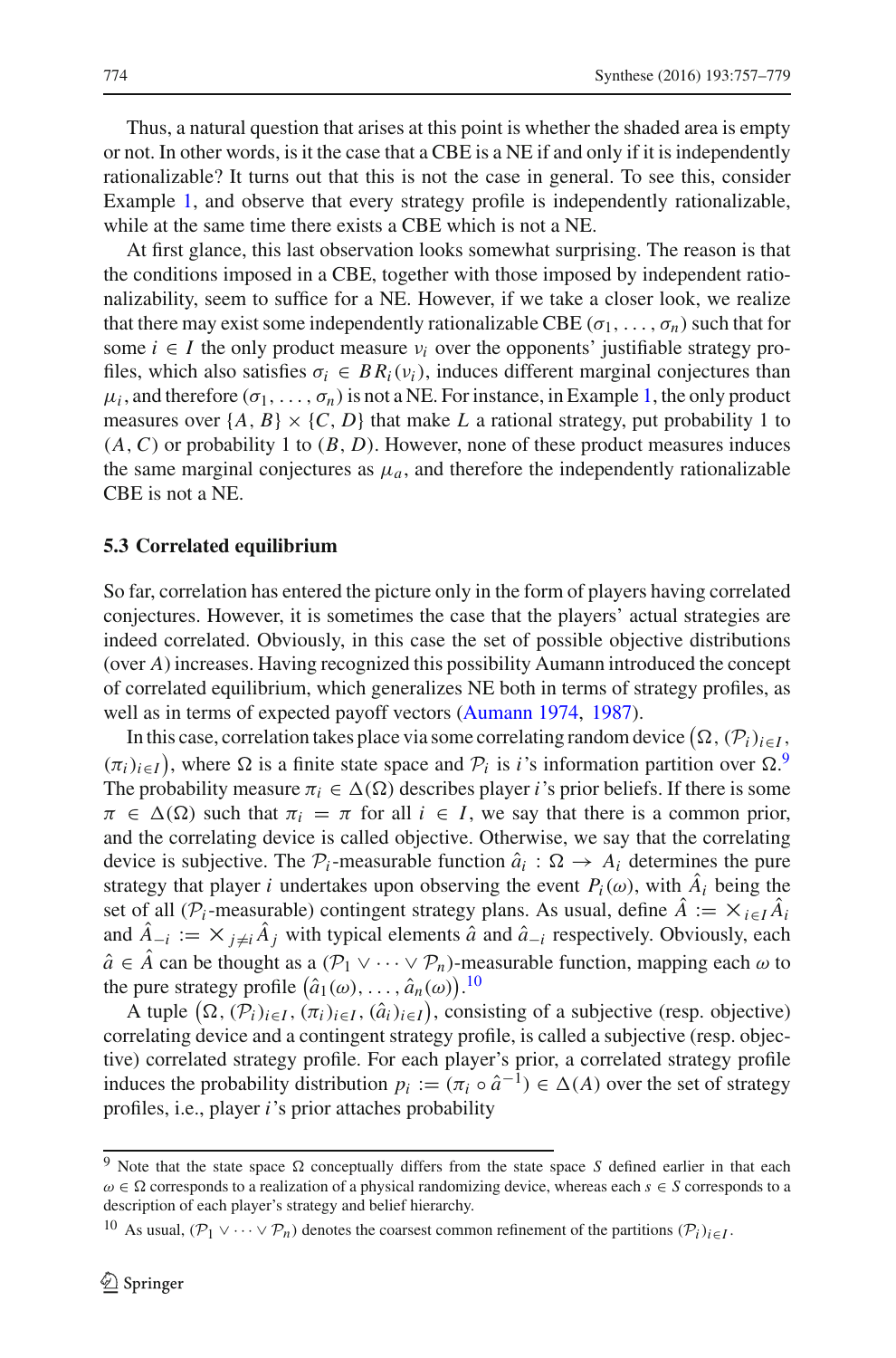$$
p_i(a) := \pi_i\big(\{\omega \in \Omega : \hat{a}(\omega) = a\}\big) \tag{16}
$$

to each  $a \in A$ . Of course,  $p_i$  is not necessarily a product measure over A. In this respect it becomes obvious that the set of correlated strategy profiles induces strictly more distributions over *A* than the set of mixed strategy profiles does.

Player *i*'s expected utility from  $(\Omega, (\mathcal{P}_i)_{i \in I}, (\pi_i)_{i \in I}, (\hat{a}_i)_{i \in I})$  is equal to

$$
U_i(\hat{a}_i, \hat{a}_{-i}) := \sum_{\omega \in \Omega} \pi_i(\omega) \cdot u_i(\hat{a}_i(\omega), \hat{a}_{-i}(\omega))
$$
  
= 
$$
\sum_{a \in A} p_i(a) \cdot u_i(a).
$$
 (17)

Then, we say that  $\hat{a}_i$  is a best response to  $\hat{a}_{-i}$ , and we write  $\hat{a}_i \in BR_i(\hat{a}_{-i})$ , whenever it is the case that  $U_i(\hat{a}_i, \hat{a}_{-i}) \ge U_i(\hat{a}'_i, \hat{a}_{-i})$  for all  $\hat{a}'_i \in A_i$ . A subjective (resp., objective) correlated strategy profile  $(\Omega, (\mathcal{P}_i)_{i \in I}, (\pi_i)_{i \in I}, (\hat{a}_i)_{i \in I})$  is a *subjective (resp., objective)* correlated equilibrium if  $\hat{a}_i \in BR_i(\hat{a}_{-i})$  for all  $i \in I$ .

Note that in a correlated equilibrium players are allowed to have correlated beliefs. However, the (possibly correlated) beliefs are not arbitrary. Instead they are derived from the correlating device. In this respect, player *i* has correct beliefs about *how* the strategies of her opponents are actually correlated, whereas in a CBE players do not in general have correct beliefs about the source of correlation that they consider. This implies that in principle there seem to exist games where CBE is a weaker concept than correlated equilibrium. However, as Proposition [5](#page-19-0) below indicates, this is not the case, viz., the strategy profiles played in an arbitrary CBE can also be played in a subjective correlated equilibrium.

<span id="page-19-0"></span>**Proposition 5** *Suppose that*  $(\sigma_1, \ldots, \sigma_n)$  *is a CBE. Then, there exists a subjective*  $correlated equilibrium (\Omega, (\mathcal{P}_i)_{i \in I}, (\pi_i)_{i \in I}, (\hat{a}_i)_{i \in I})$  such that  $\max_{A_i} p_i = \sigma_i$  for all  $i \in I$ .

Of course, the converse of the previous result does not hold in general, e.g., in twoplayer games, every CBE is a NE, and therefore there may exist correlated equilibria with the property that the marginal distributions do not form a CBE. This is not very surprising as in a correlated equilibrium—unlike what happens in a CBE—we allow players to believe that *their own strategy* is correlated with their conjecture. Yet, in order to prove Proposition [5,](#page-19-0) we construct a correlating device that rules out this type of correlation, viz., we take the prior  $\pi_i$  of every player to be equal to the product measure  $\sigma_i \otimes \mu_i$ . Thus, intuitively the predictions of a CBE can be obtained as predictions of a special class of subjective correlated equilibria, namely those that satisfy independence between each player's own strategy  $\sigma_i$  and own conjecture  $\mu_i$ .

An important implication of Proposition [5](#page-19-0) is that the (subjective) correlation that is incorporated in the conjectures in a CBE can be shifted to (objective) correlation induced by a correlating device in a subjective correlated equilibrium. Of course, this could be a[lso](#page-23-12) [done](#page-23-12) [indirectly,](#page-23-12) [by](#page-23-12) [combining](#page-23-12) [the](#page-23-12) [well-known](#page-23-12) [result](#page-23-12) [of](#page-23-12) Brandenburger and Dekel [\(1987\)](#page-23-12) with our Proposition [4.](#page-16-1) In particular, [Brandenburger and Dekel](#page-23-12)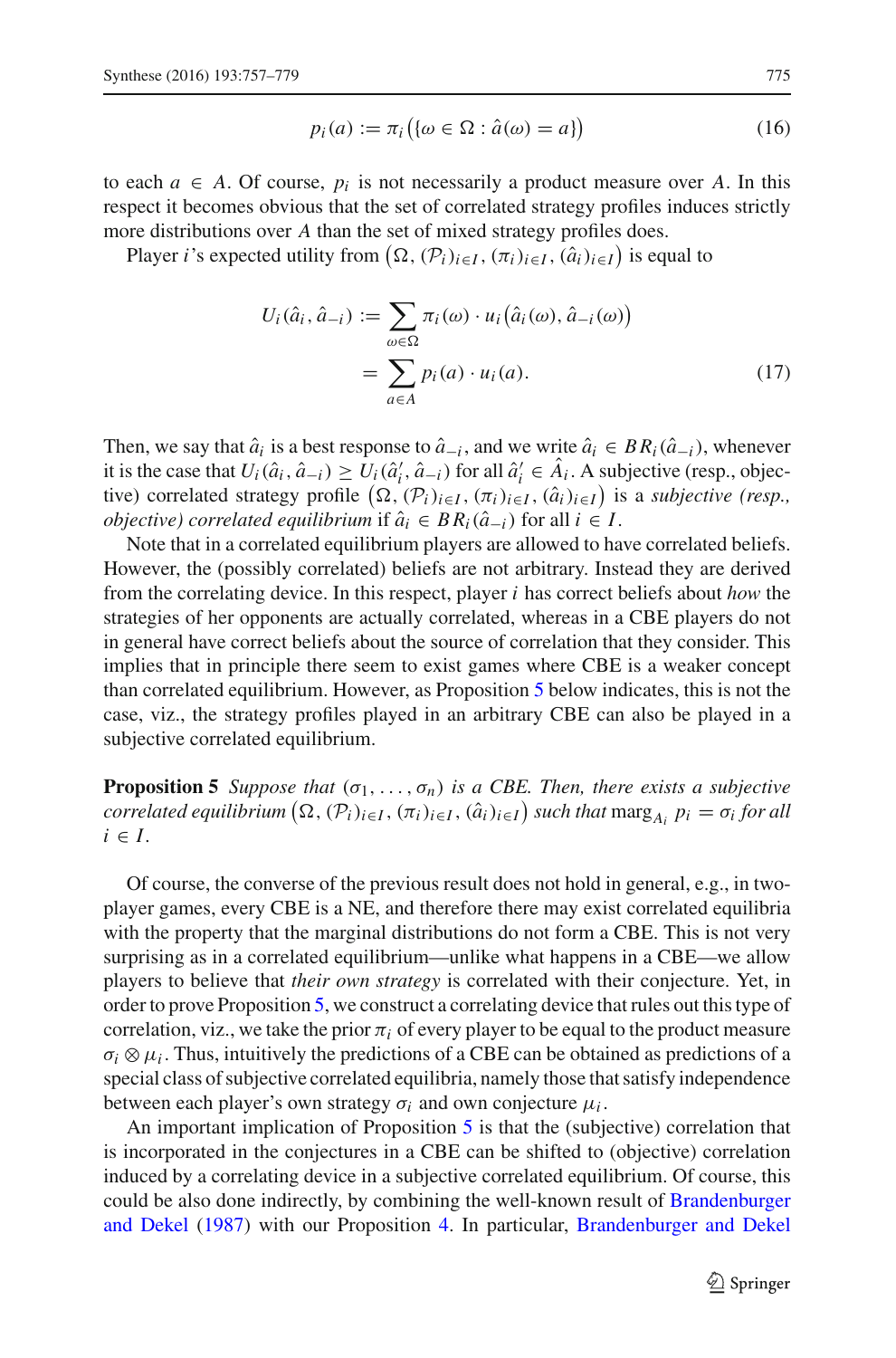[\(1987\)](#page-23-12) proved that correlated rationalizability is equivalent to a refinement of subjective correlated equilibrium, viz., a posteriori equilibrium. Therefore, since an arbitrary CBE is correlated rationalizable (Proposition  $5$ ), it must also be the case that there exists an a posteriori equilibrium inducing the same strategies as the CBE. Still, our constructive proof of Proposition [5](#page-19-0) clearly illustrates the differences in the degree of correlation that may appear in a CBE and in a subjective correlated equilibrium.

<span id="page-20-0"></span>Finally, a natural question that arises at this point is whether the previous result also holds for an objective correlated equilibrium. As it turns out, this is not the case, as illustrated in the following example.

**Example 5** Consider the following game, with  $I = \{\text{Ann}(a), \text{Bob}(b), \text{ Carol}(c),\}$ David (*d*)}. Ann chooses the matrix horizontally, Bob the matrix vertically, Carol the row and David the column, i.e.,  $A_a = \{X, Y\}$ ,  $A_b = \{L, R\}$ ,  $A_c = \{A, B\}$  and  $A_d = \{C, D\}$ . Moreover, the payoffs are written in the respective order, i.e., first Ann, then Bob, then Carol and then David. Now, consider the mixed strategy profile  $(\sigma_a, \sigma_b, \sigma_c, \sigma_d)$  with  $\sigma_a = (1 \circledast X), \sigma_b = (1 \circledast L), \sigma_c = (\frac{2}{3} \circledast A; \frac{1}{3} \circledast B)$  and  $\sigma_d = (\frac{2}{3} \otimes C; \frac{1}{3} \otimes D)$ . Note that this strategy profile is a CBE. Indeed, if we consider the conjectures  $\mu_a = (\frac{2}{3} \otimes (L, A, C); \frac{1}{3} \otimes (L, B, D)), \mu_b = (\frac{1}{3} \otimes (X, A, C); \frac{1}{3} \otimes$  $(X, A, D)$ ;  $\frac{1}{3} \otimes (X, B, C)$ ,  $\mu_c = \left(\frac{2}{3} \otimes (X, L, C)$ ;  $\frac{1}{3} \otimes (X, L, D)\right)$  and  $\mu_d =$  $(\frac{2}{3} \otimes (X, L, A); \frac{1}{3} \otimes (X, L, B))$ , both conditions of a CBE are satisfied. In fact, notice that  $\mu_a$  and  $\mu_b$  are the only conjectures that satisfy the required conditions for Ann and Bob respectively. Now, suppose that there exists an objective correlated equilibrium  $(\Omega, (\mathcal{P}_i)_{i \in I}, \pi, (\hat{a}_i)_{i \in I})$  with marg<sub>*A<sub>i</sub>*</sub>  $p = \sigma_i$  for all  $i \in I$ . Then, it is necessarily the case that Ann plays *X* and Bob plays *L* at all states  $\omega \in \text{Supp}(\pi)$ , and therefore *p* assigns probability 1 to  $\{X\} \times \{L\} \times \{A, B\} \times \{C, D\}$ . Moreover, both Ann and Bob are rational, in the sense that *X* (resp. *L*) is a best response to marg<sub>*A<sub>a</sub> p* (resp. to marg<sub>*A<sub>b</sub> p*).</sub></sub> However, this cannot be the case as there is no probability measure  $p \in \Delta(A)$  with the property that marg<sub>*A<sub>a</sub>*  $p = \mu_a$  and marg<sub>*A<sub>b</sub>*</sub>  $p = \mu_b$  hold simultaneously. Therefore,</sub> we reach a contradiction, implying that there is no objective correlated equilibrium inducing the same marginal distributions as the CBE ( $\sigma_a$ ,  $\sigma_b$ ,  $\sigma_c$ ,  $\sigma_d$ ).

|                  |                               | L | R                             |                  |  |  |  |  |
|------------------|-------------------------------|---|-------------------------------|------------------|--|--|--|--|
|                  | C                             | D | C                             | $\left( \right)$ |  |  |  |  |
| $\boldsymbol{X}$ | A 1,2,3,4 0,2,3,4             |   | A 1,2,3,4 1,2,3,4             |                  |  |  |  |  |
|                  | $B \mid 0,2,3,4 \mid 1,0,3,4$ |   | $B$   1,2,3,4   1,2,3,4       |                  |  |  |  |  |
|                  |                               |   |                               |                  |  |  |  |  |
|                  | C                             | D | C                             | D                |  |  |  |  |
| $\overline{Y}$   | $A$   1,2,3,4   1,2,3,4       |   | $A \mid 1,2,3,4 \mid 1,2,3,4$ |                  |  |  |  |  |
|                  | $B$   1,2,3,4   1,2,3,4       |   | B 1,2,3,4 1,2,3,4             |                  |  |  |  |  |
|                  |                               |   |                               |                  |  |  |  |  |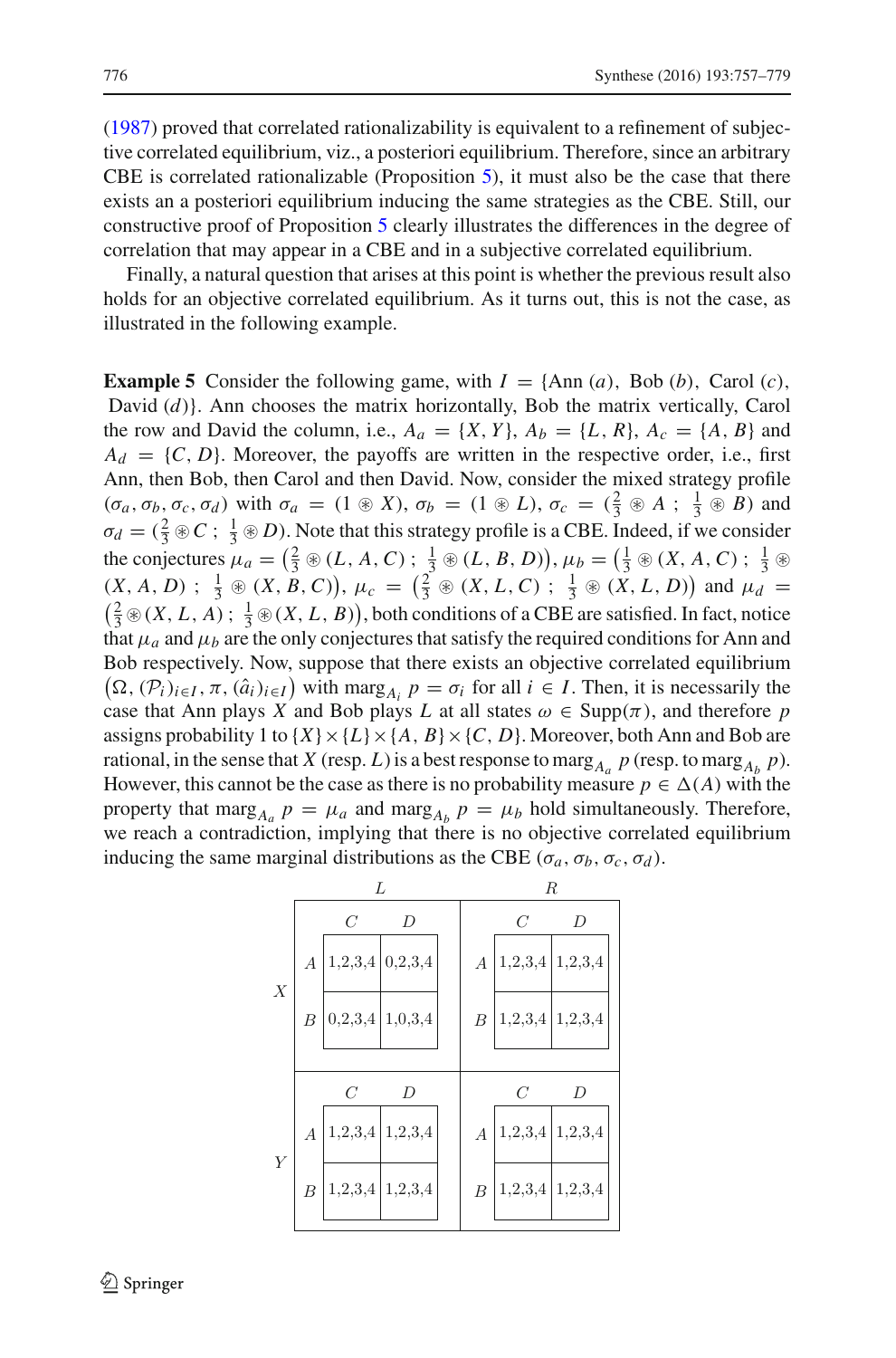The intuition behind the conclusion of the previous example becomes clear if we go back to our informal discussion on the conditions that characterize the concept of correlated equilibrium. Indeed, recall that—unlike what happens in a CBE—in a correlated equilibrium players are required to have correct beliefs about *how* the strategies of the opponents are correlated, and these beliefs are actually restricted by the correlating device. Now, in the case of subjective correlated equilibrium, this restriction is not very severe as it is canceled out by the flexibility that the different priors provide. On the other hand, in an objective correlated equilibrium this flexibility disappears, and therefore, in some games, CBE may yield predictions that objective correlated equilibrium does not for any common prior, like for instance in Example [5.](#page-20-0)

**Acknowledgments** The author has indebted to Amanda Friedenberg, Willemien Kets, Christian Seel, two anonymous referees and the audience in LOFT (Bergen) for useful comments and helpful discussions.

**Open Access** This article is distributed under the terms of the Creative Commons Attribution 4.0 International License [\(http://creativecommons.org/licenses/by/4.0/\)](http://creativecommons.org/licenses/by/4.0/), which permits unrestricted use, distribution, and reproduction in any medium, provided you give appropriate credit to the original author(s) and the source, provide a link to the Creative Commons license, and indicate if changes were made.

### **Appendix 1: Proof of Sect. [3](#page-6-0)**

*Proof of Proposition [1](#page-6-1)* Let ( $\sigma_1, \ldots, \sigma_n$ ) be a NE, and for each  $i \in I$  define  $\mu_i := \sigma_{-i}$ . Then,  $(\sigma_1, \ldots, \sigma_n)$  is a CBE, as it is the case that marg<sub>A<sub>*i</sub>*</sub>  $\mu_i = \sigma_j$  (by construction of</sub>  $\mu_i$ ) and  $\sigma_i \in BR_i(\mu_i)$  (by the fact that  $(\sigma_1, \ldots, \sigma_n)$  is a NE).

*Proof of Corollary [1](#page-6-4)* Every NE is a CBE (by Proposition [1\)](#page-6-1) and a NE always exists [\(Nash 1951\)](#page-23-0). Therefore, a CBE always exists.

*Proof of Proposition* [2](#page-7-3) Suppose that  $(\sigma_1, \sigma_2)$  is a CBE. Then, it follows from condition (*b*) in Definition [2](#page-6-3) that  $\mu_i = \sigma_i$ . Furthermore, it follows from  $\sigma_i \in BR_i(\mu_i)$  that  $\sigma_i \in BR_i(\sigma_i)$ , thus implying that  $(\sigma_1, \sigma_2)$  is a NE.

*Proof of Proposition* [3](#page-7-4) Suppose that  $(a_1, \ldots, a_n)$  is a CBE, implying that for every  $i \in I$  there exists some  $\mu_i \in \Delta(A_{-i})$  such that  $\max_{A_j} \mu_i(a_j) = 1$  for all  $j \neq i$ . Hence, it follows that  $\mu_i(a_{-i}) = \prod_{j \neq i} \text{marg}_{A_j} \mu_i(a_j)$ , and therefore  $a_i \in BR_i(a_{-i})$ , which proves that  $(a_1, \ldots, a_n)$  is a NE.

#### **Appendix 2: Proofs of Sect. [4](#page-7-0)**

*Proof of Theorem [1](#page-12-0)* Fix an arbitrary  $i \in I$ , and define  $\sigma_i \in \Delta(A_i)$  by  $\sigma_i(a_i) :=$ *q*( $[a_i]$ ) for each *a<sub>i</sub>* ∈ *A<sub>i</sub>*. Now, observe that for every *j* ≠ *i*, it follows by [\(12\)](#page-11-1) that

$$
q([a_i]) = \sum_{s \in S} \tilde{\beta}_j(s) ([a_i]) \cdot q(s)
$$
  
= 
$$
\sum_{s \in S} \text{marg}_{A_i} \tilde{\mu}_j(s) (a_i) \cdot q(s)
$$
  
= 
$$
\text{marg}_{A_i} \mu_j(a_i),
$$

 $\mathcal{L}$  Springer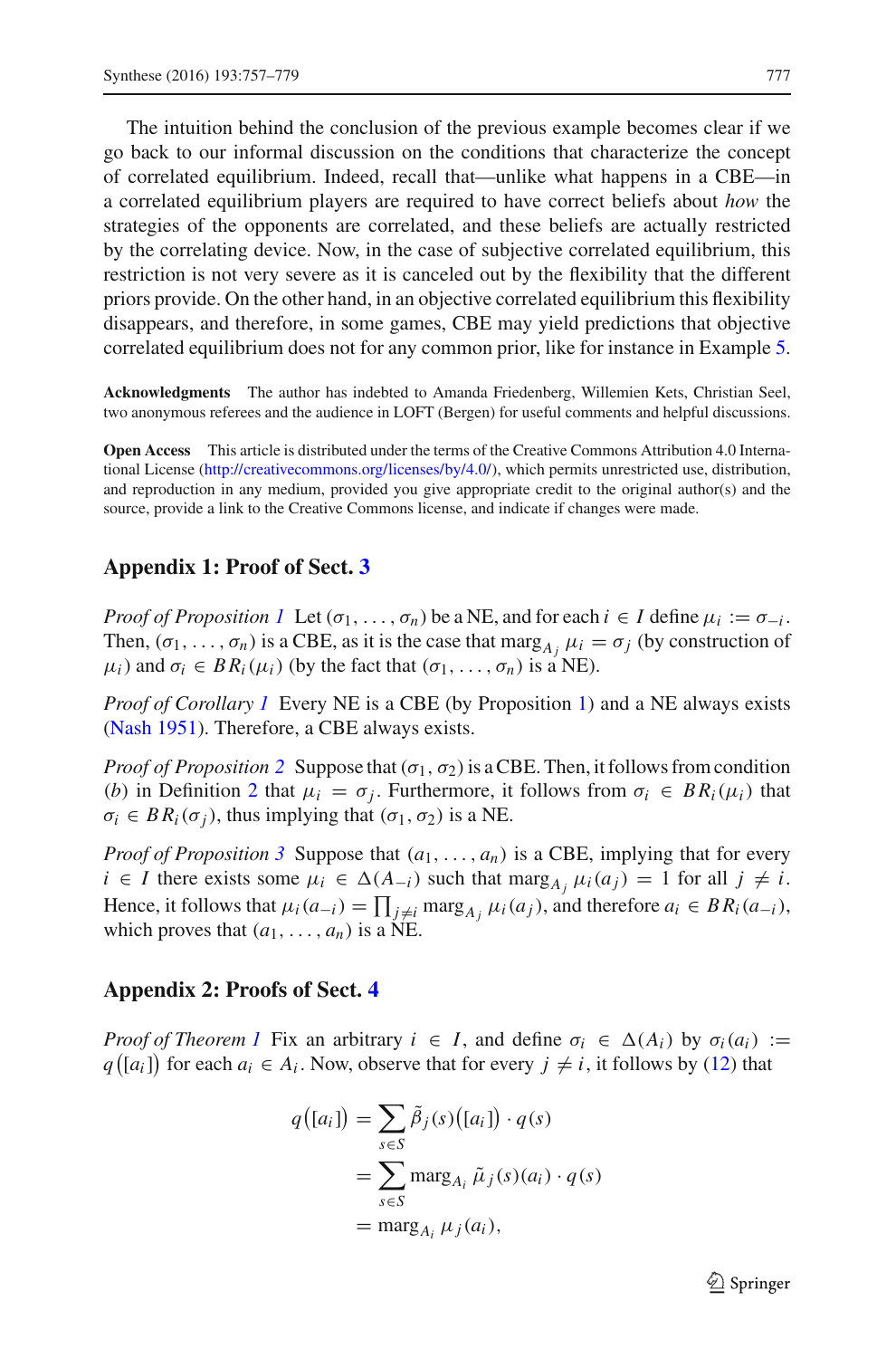thus completing the proof of part (*i*). Moreover, it follows directly from  $s \in B(R_1 \cap$  $\cdots \cap R_n$ ) that  $\tilde{a}_j(s') \in BR_j(\mu_j)$  for every  $s' \in [t_i(s)]$ . Furthermore, for each  $a_j \in$ Supp( $\sigma_j$ ) there is some  $s' \in [t_i(s)]$  with  $a_j(s') = a_j$ . Therefore, we conclude that  $\sigma_i \in BR_i(\mu_i)$ , which together with (*i*) implies that  $(\sigma_1, \ldots, \sigma_n)$  is a CBE.

#### **Appendix 3: Proofs of Sect. [5](#page-13-0)**

*Proof of Theorem* [2](#page-15-0) For an arbitrary pure strategy profile  $a_{-i} \in A_{-i}$  there exists a unique profile of signals  $(m_i^j)_{j \in I \setminus \{i\}}$  such that  $\psi_i^j(a_{-i}) = m_i^j$  for all  $j \in I \setminus \{i\}$ . Then, by the definition of  $\psi_i^j$  it is the case that

$$
(\psi_i^j)^{-1}(m_i^j|a_i) = \{a_j\} \times \left(\underset{k \in I \setminus \{i,j\}}{\times} A_k\right)
$$

for every  $a_i \in A_i$ . Hence, it is the case that

$$
\sigma_j(a_j) = \sigma_{-i}((\psi_i^j)^{-1}(m_i^j|a_i)),
$$
  
(
$$
(\text{marg}_{A_j}\mu_i)(a_j) = \mu_i((\psi_i^j)^{-1}(m_i^j|a_i)),
$$

thus implying that  $\sigma_j$  = marg<sub>*A<sub>j</sub>*</sub>  $\mu_i$  if and only if  $\sigma_{-i}((\psi_i^j)^{-1}(m_i^j|a_i))$  =  $\mu_i((\psi_i^j)^{-1}(m_i^j|a_i))$  for all  $m_j \in M_j$ . The rest of the proof follows trivially by simply applying the definitions.

*Proof of Proposition* [4](#page-16-1) Let  $(\sigma_1, \ldots, \sigma_n)$  be a CBE, and for each  $i \in I$  define  $C_i := \text{Supp}(\sigma_i) \subseteq A_i$ . Then, by Definition [2,](#page-6-3) there is some  $\mu_i \in \Delta(A_i)$  such that  $\max_{A_j} \mu_i = \sigma_j$ , which implies that  $\mu_i \in \Delta(C_{-i})$ . Moreover, again by Definition [2,](#page-6-3) it is the case that  $\sigma_i \in BR_i(\mu_i)$ , which completes the proof.

*Proof of Proposition* [5](#page-19-0) Let  $\Omega := A$  and  $\mathcal{P}_i := \{ \{a_i\} \times A_{-i} \mid a_i \in A_i \}$ . Moreover, let  $\pi_i := \sigma_i \otimes \mu_i$ . Furthermore, for each  $(a_1, \ldots, a_n) \in \Omega$ , define *i*'s contingent strategy by  $\hat{a}_i(a_1,\ldots,a_n) := a_i$ , thus completing the construction of a subjective correlated strategy profile. Now, we are going to prove that this correlated strategy profile constitutes a subjective correlated equilibrium. In fact, notice that for every  $i \in I$ , it is the case that

$$
U_i(\hat{a}_i, \hat{a}_{-i}) = U_i(\sigma_i, \mu_i)
$$
  
\n
$$
\geq U_i(\sigma'_i, \mu_i)
$$

for all  $\sigma'_i \in \Sigma_i$ , since  $(\sigma_1, \ldots, \sigma_n)$  is a CBE. Moreover, for each  $\hat{a}'_i \in A_i$  there exists some  $\sigma'_i \in \Sigma_i$  such that  $U_i(\hat{a}'_i, \hat{a}_{-i}) = U_i(\sigma'_i, \mu_i) \leq U_i(\hat{a}_i, \hat{a}_{-i})$ , thus implying that the correlated strategy profile constructed above is a subjective correlated equilibrium. Finally, notice that, by construction, for every  $a \in \Omega$  it is the case that  $p_i(a)$  $\pi_i(\hat{a}^{-1}(a)) = \pi_i(a)$ . Therefore, it follows that